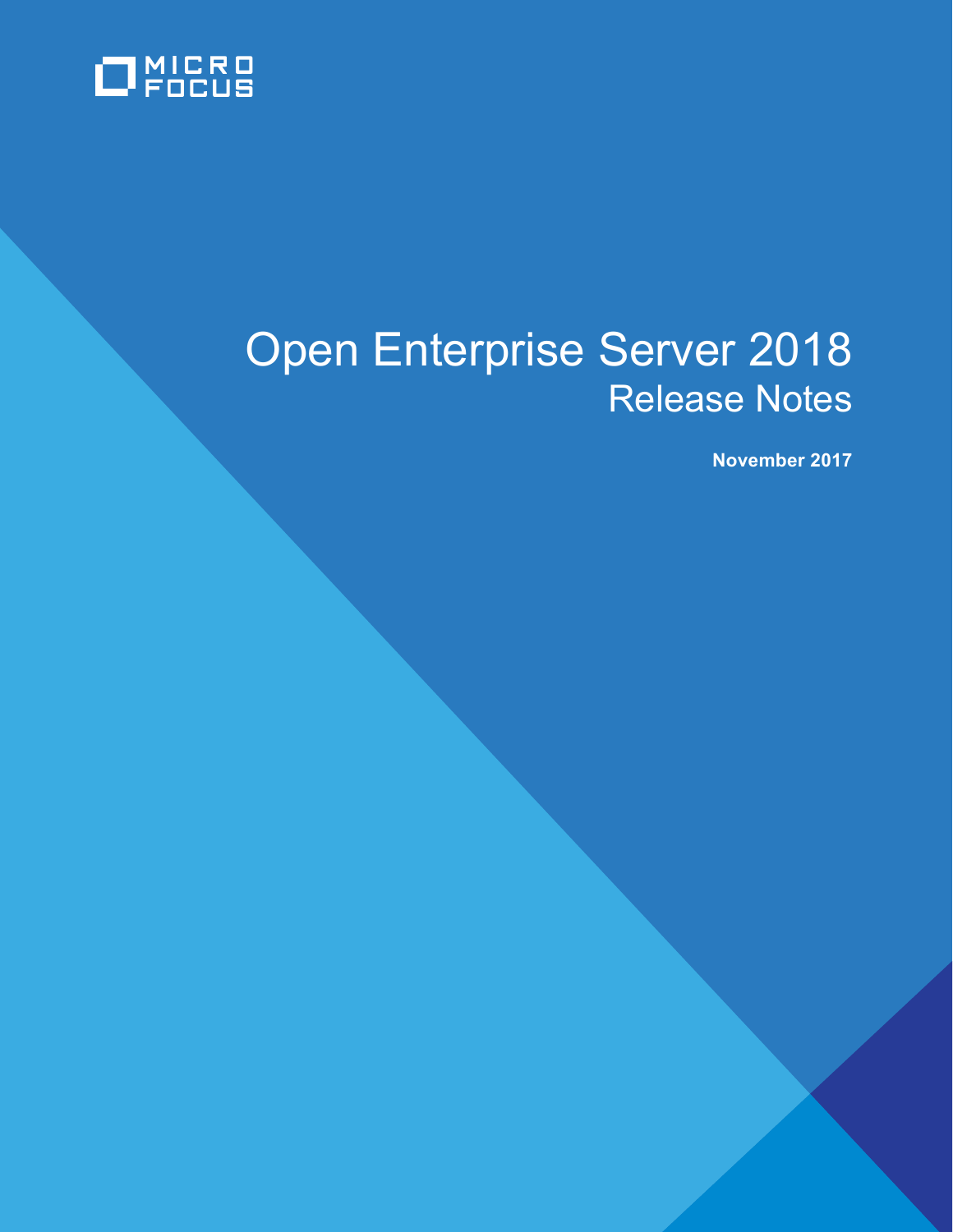#### **Legal Notices**

For information about legal notices, trademarks, disclaimers, warranties, export and other use restrictions, U.S. Government rights, patent policy, and FIPS compliance, see [https://www.microfocus.com/about/legal/.](https://www.microfocus.com/about/legal/)

**Copyright © 2017 Micro Focus. All Rights Reserved.**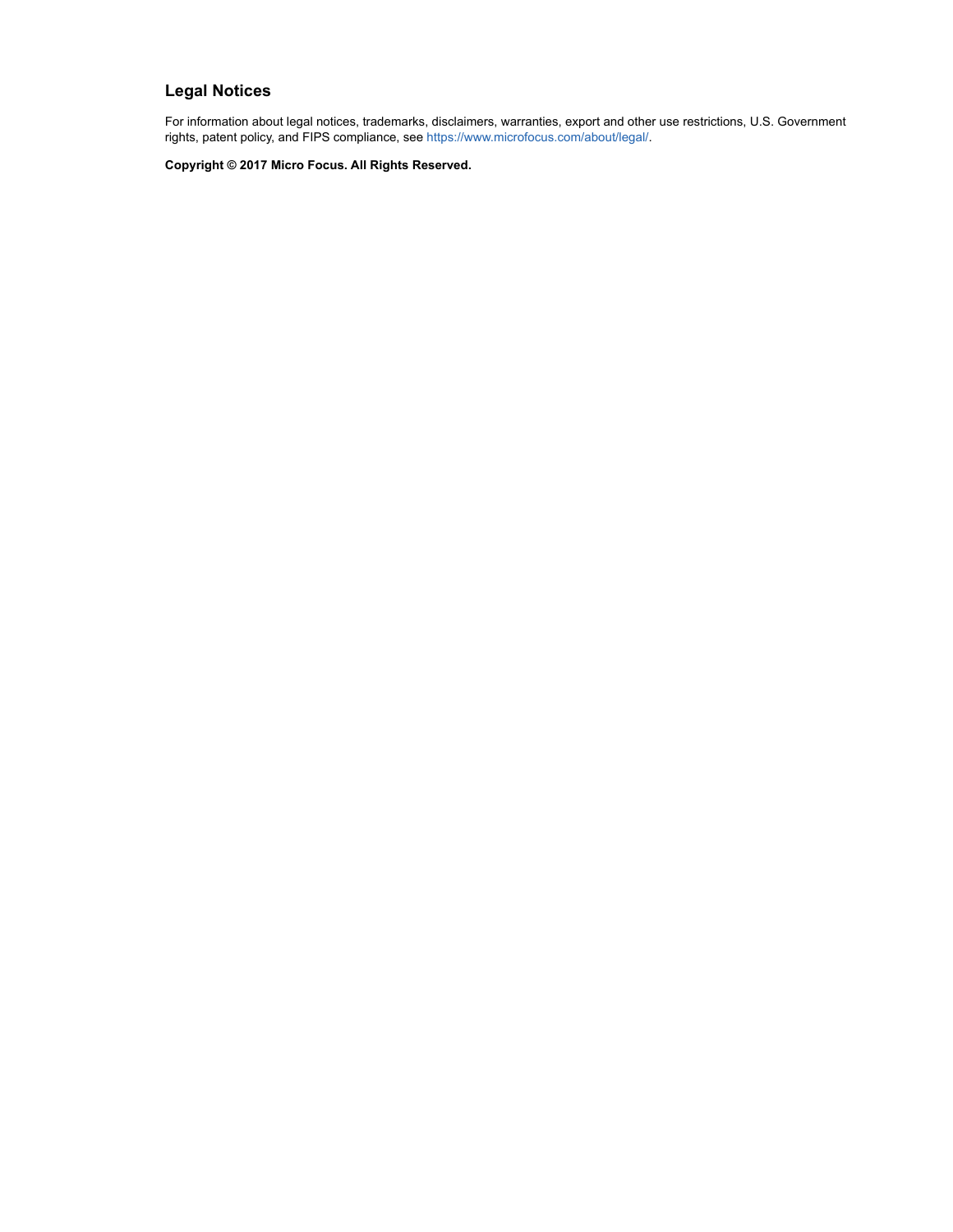# **Contents**

|                                     | <b>About This Readme</b>                                                                      |  |  |  |  |
|-------------------------------------|-----------------------------------------------------------------------------------------------|--|--|--|--|
| 1 What's New or Changed in OES 2018 |                                                                                               |  |  |  |  |
| 1.1                                 |                                                                                               |  |  |  |  |
| 1.2                                 |                                                                                               |  |  |  |  |
| 1.3                                 |                                                                                               |  |  |  |  |
| 1.4                                 |                                                                                               |  |  |  |  |
| 1.5                                 |                                                                                               |  |  |  |  |
| 1.6                                 |                                                                                               |  |  |  |  |
| 1.7                                 |                                                                                               |  |  |  |  |
| 1.8                                 |                                                                                               |  |  |  |  |
|                                     | 1.8.1                                                                                         |  |  |  |  |
|                                     | 1.8.2                                                                                         |  |  |  |  |
|                                     | 1.8.3                                                                                         |  |  |  |  |
|                                     | 1.8.4                                                                                         |  |  |  |  |
|                                     | 1.8.5                                                                                         |  |  |  |  |
|                                     | 1.8.6<br>Cloud Integrated Storage (CIS) (Technical Preview) 14                                |  |  |  |  |
|                                     | 1.8.7                                                                                         |  |  |  |  |
|                                     | 1.8.8                                                                                         |  |  |  |  |
|                                     | 1.8.9                                                                                         |  |  |  |  |
|                                     | 1.8.10                                                                                        |  |  |  |  |
|                                     | 1.8.11                                                                                        |  |  |  |  |
|                                     | 1.8.12                                                                                        |  |  |  |  |
|                                     | 1.8.13<br>1.8.14                                                                              |  |  |  |  |
|                                     | 1.8.15                                                                                        |  |  |  |  |
|                                     | 1.8.16                                                                                        |  |  |  |  |
|                                     | 1.8.17                                                                                        |  |  |  |  |
|                                     | 2 Service Issues<br>17                                                                        |  |  |  |  |
|                                     |                                                                                               |  |  |  |  |
| 2.1                                 |                                                                                               |  |  |  |  |
|                                     | 2.1.1<br>Registering to Update Channel Post Upgrading to OES 2018 and then Applying the       |  |  |  |  |
|                                     | Ignore the Nessus Scan Critical Vulnerability Error on OES Server for SLES 12 SP2 17<br>2.1.2 |  |  |  |  |
|                                     | 2.1.3                                                                                         |  |  |  |  |
| 2.2                                 |                                                                                               |  |  |  |  |
|                                     | AFP Does Not Support NSS Volumes With ZID Value Greater Than the 32-bit Limit 18<br>2.2.1     |  |  |  |  |
| 2.3                                 |                                                                                               |  |  |  |  |
|                                     | iSCSI Service Might Not Start After Upgrade to OES 2018  18<br>2.3.1                          |  |  |  |  |
| 2.4                                 |                                                                                               |  |  |  |  |
|                                     | 2.4.1                                                                                         |  |  |  |  |
| 2.5                                 |                                                                                               |  |  |  |  |
|                                     | 2.5.1                                                                                         |  |  |  |  |
| 2.6                                 |                                                                                               |  |  |  |  |
|                                     | DSfW Specific Configuration Loss on Upgrading a DSfW Server to OES 2018 and<br>2.6.1          |  |  |  |  |
|                                     |                                                                                               |  |  |  |  |
|                                     | Transfer and Seize of Roles From One DC to Another in a Domain Fails  19<br>2.6.2             |  |  |  |  |
|                                     | 2.6.3                                                                                         |  |  |  |  |
|                                     | 2.6.4                                                                                         |  |  |  |  |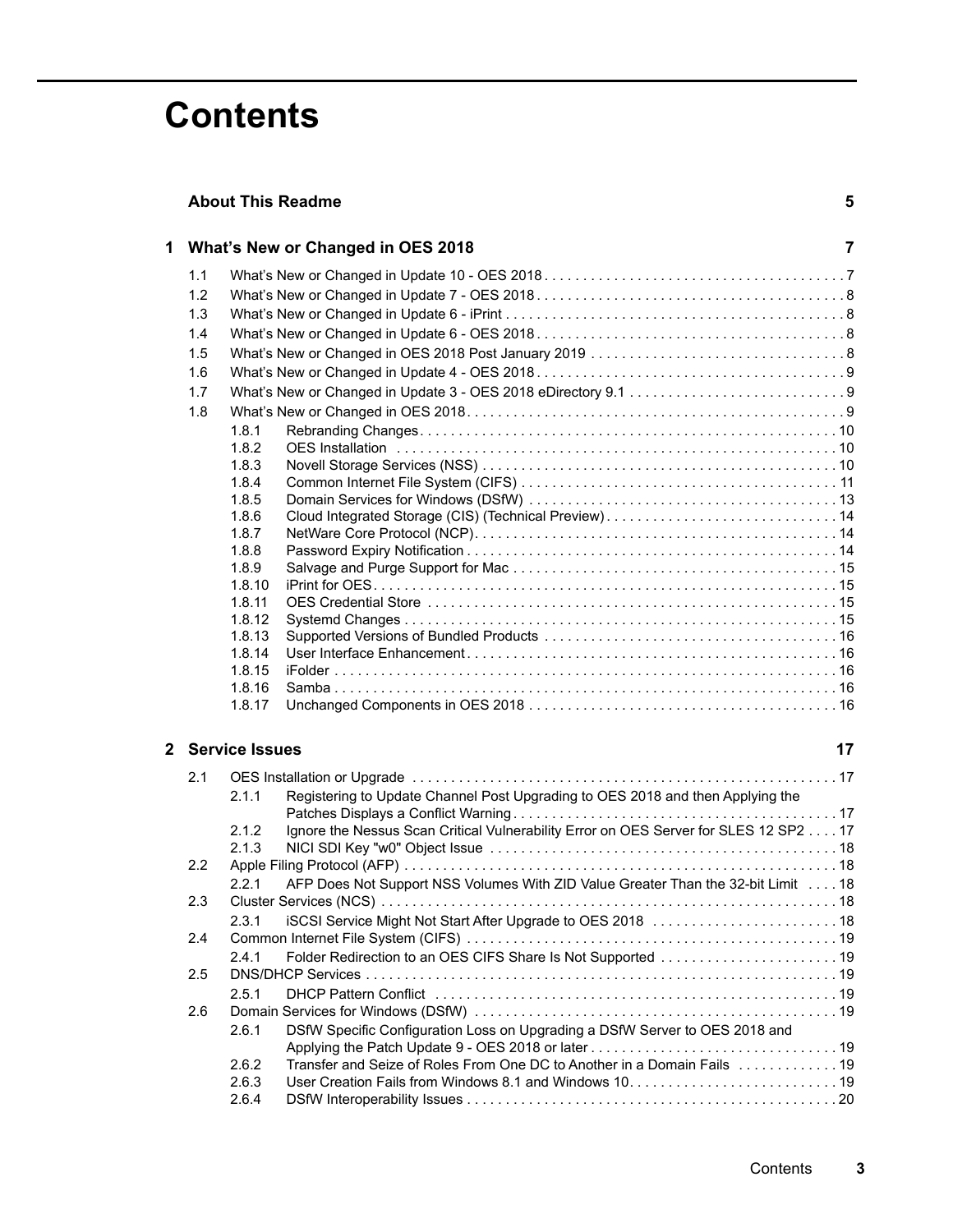|      | 2.6.5   | Mac El Capitan (10.11.1 and later) Fails to Join a DSfW Domain 20           |  |
|------|---------|-----------------------------------------------------------------------------|--|
| 2.7  |         |                                                                             |  |
|      | 2.7.1   |                                                                             |  |
|      | 2.7.2   |                                                                             |  |
| 2.8  |         |                                                                             |  |
|      | 2.8.1   |                                                                             |  |
| 2.9  |         |                                                                             |  |
|      | 2.9.1   |                                                                             |  |
| 2.10 |         |                                                                             |  |
|      |         |                                                                             |  |
| 2.11 |         |                                                                             |  |
|      | 2.11.1  |                                                                             |  |
| 2.12 |         |                                                                             |  |
|      | 2.12.1  | Support for Mixed Cluster Nodes and NSS Active Directory Media Upgrades 21  |  |
|      | 2.12.2  | Support for Mixed Cluster Nodes and NSS Trustee Index Media Upgrades 22     |  |
|      | 2 1 2 3 |                                                                             |  |
|      |         |                                                                             |  |
|      | 2.13.1  | Unavailability of SLES Modules and Extension in OES 2018 Update Channel. 22 |  |
|      |         |                                                                             |  |

### **[A Deprecated Components and Services 23](#page-22-0)**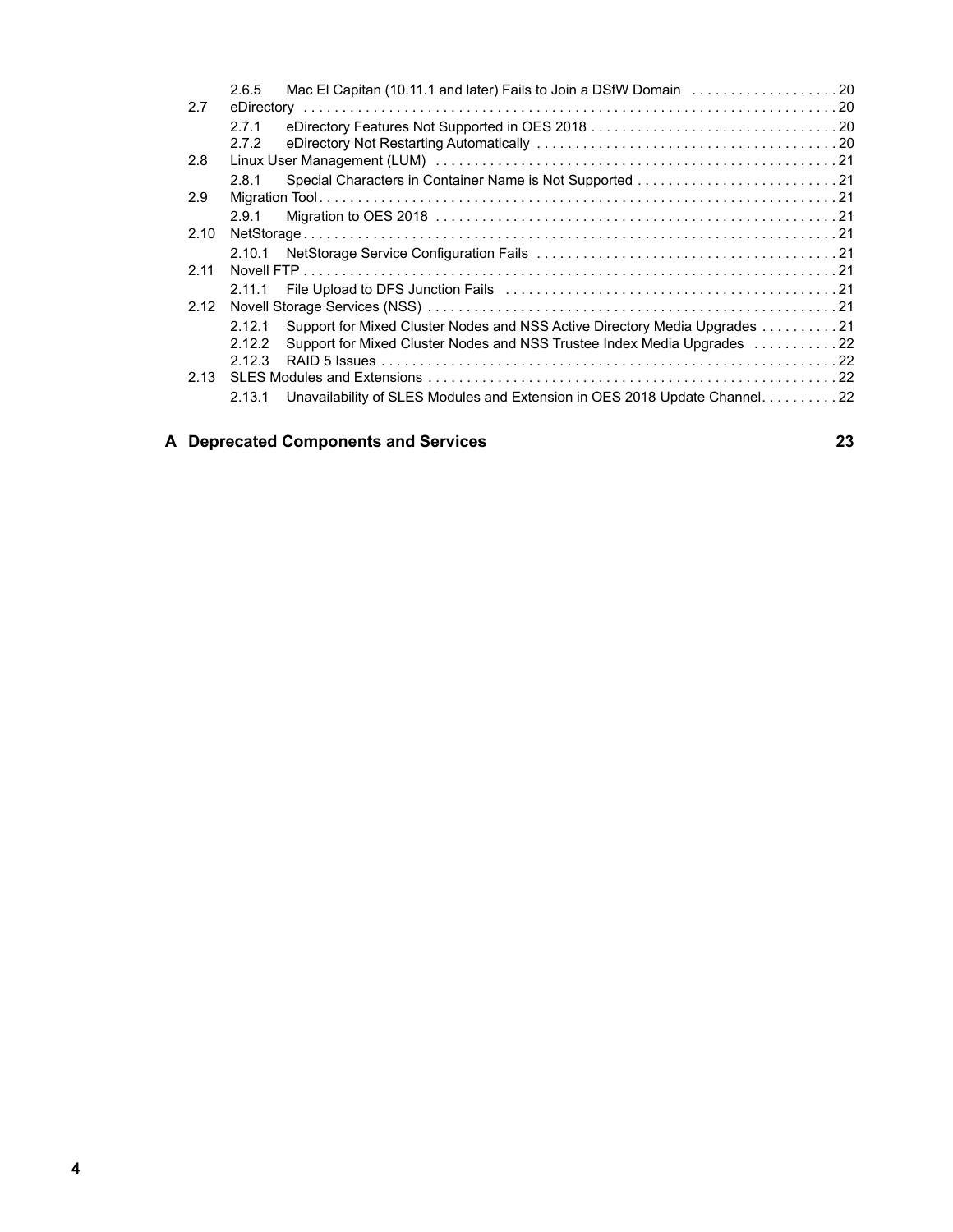# <span id="page-4-0"></span>**About This Readme**

Micro Focus Open Enterprise Server 2018 delivers all the enterprise-class networking, file, and print services that enterprises have relied on for years. OES 2018 is on SUSE Linux Enterprise 12 SP2, which provides valuable benefits including power savings, virtualization, manageability, and interoperability.

OES 2018 provides several new features that reduce administrative complexities and provide access to file and storage services regardless of eDirectory or Active Directory as an identity source. For information about the new features, see [Chapter 1, "What's New or Changed in OES 2018," on](#page-6-2)  [page 7.](#page-6-2)

This Readme focuses on issues and information that are specific to the OES 2018 release.

Before installing this release, be sure to review the known issues, as described in ["Service Issues" on](#page-16-4)  [page 17](#page-16-4).

- [Chapter 1, "What's New or Changed in OES 2018," on page 7](#page-6-2)
- [Chapter 2, "Service Issues," on page 17](#page-16-4)
- [Appendix A, "Deprecated Components and Services," on page 23](#page-22-1)

Use the following links to access the earlier versions of OES documentation:

- [NetWare 6.5 SP8 Online Documentation website](http://www.novell.com/documentation/nw65)
- [OES 2 SP3 Online Documentation website](http://www.novell.com/documentation/oes2/)
- [OES 11 Online Documentation website](http://www.novell.com/documentation/oes11)
- [OES 2015 Online Documentation website](http://www.novell.com/documentation/oes2015)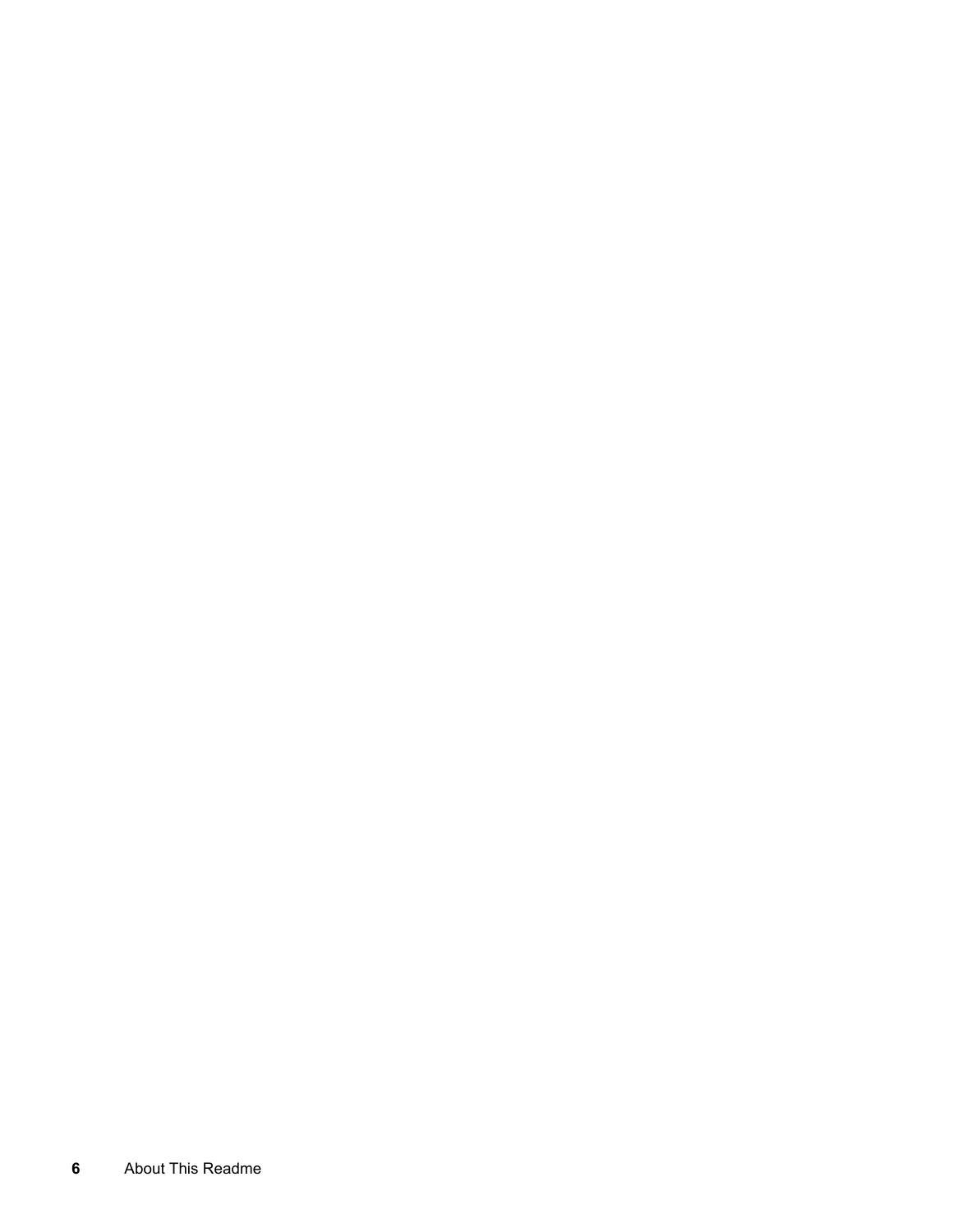<span id="page-6-2"></span><span id="page-6-0"></span><sup>1</sup>**What's New or Changed in OES 2018**

This section summarizes the new features introduced in Micro Focus Open Enterprise Server (OES) OES 2018 release and its patches.

- [Section 1.1, "What's New or Changed in Update 10 OES 2018," on page 7](#page-6-1)
- ◆ [Section 1.2, "What's New or Changed in Update 7 OES 2018," on page 8](#page-7-0)
- [Section 1.3, "What's New or Changed in Update 6 iPrint," on page 8](#page-7-1)
- [Section 1.4, "What's New or Changed in Update 6 OES 2018," on page 8](#page-7-2)
- [Section 1.5, "What's New or Changed in OES 2018 Post January 2019," on page 8](#page-7-3)
- [Section 1.6, "What's New or Changed in Update 4 OES 2018," on page 9](#page-8-0)
- [Section 1.7, "What's New or Changed in Update 3 OES 2018 eDirectory 9.1," on page 9](#page-8-1)
- [Section 1.8, "What's New or Changed in OES 2018," on page 9](#page-8-2)

# <span id="page-6-1"></span>**1.1 What's New or Changed in Update 10 - OES 2018**

#### **Updated eDirectory and iManager**

1

In this patch release on OES 2018, the eDirectory version is updated from eDirectory 9.1.3 to eDirectory 9.1.4 and the iManager version from iManager 3.1.3 to iManager 3.1.4.

#### **NSS 64-bit ZID Support Enhancement**

Beginning with this patch, NSS allows you to configure the ZID mode to ZID32 or ZID64 for local and shared volumes. It also provides an option to verify whether the volume is 64-bit ZID enabled or not.

For more information, see [Setting and Viewing the ZID Mode for a Volume.](https://www.novell.com/documentation/open-enterprise-server-2018/stor_nss_lx/data/t49x2kzfpyk7.html)

The nss utility has been enhanced to provide an option to force enable the ZID64 mode at a volume level. For more information, see [nss /ForceVolumeZID64Mode=volumename.](https://www.novell.com/documentation/open-enterprise-server-2018/stor_nss_lx/data/bapitww.html#t49z7n8fdnvb)

**IMPORTANT:** When you access the NSS volume with ZID value greater than the 32-bit limit using AFP, users might experience abnormal behavior while performing the file operations on that volume because of Apple Filing Protocol (AFP) limitation. Therefore, administrators must ensure that AFP users have access to only those NSS volumes with ZID value less than the 32-bit limit. For more information, see [AFP Known Issue](https://www.novell.com/documentation/open-enterprise-server-2018/file_afp_lx/data/b16r9aq6.html#t43zk92896y4) in the [Novell AFP for Linux Administration Guide](https://www.novell.com/documentation/open-enterprise-server-2018/file_afp_lx/data/h9izvdye.html#h9izvdye).

#### **DNS/DHCP Enhancement**

DNS/DHCP Java Console now supports the OpenJDK versions 8,9,10,11,12 on Windows 7 SP1 and Windows 10.

#### **DSfW Enhancement**

DSfW now supports domain join and file access for NetApp Filer Ontap 9.1. To make use of it, you must update the OES 2018 DSfW server to this patch and then run the following script: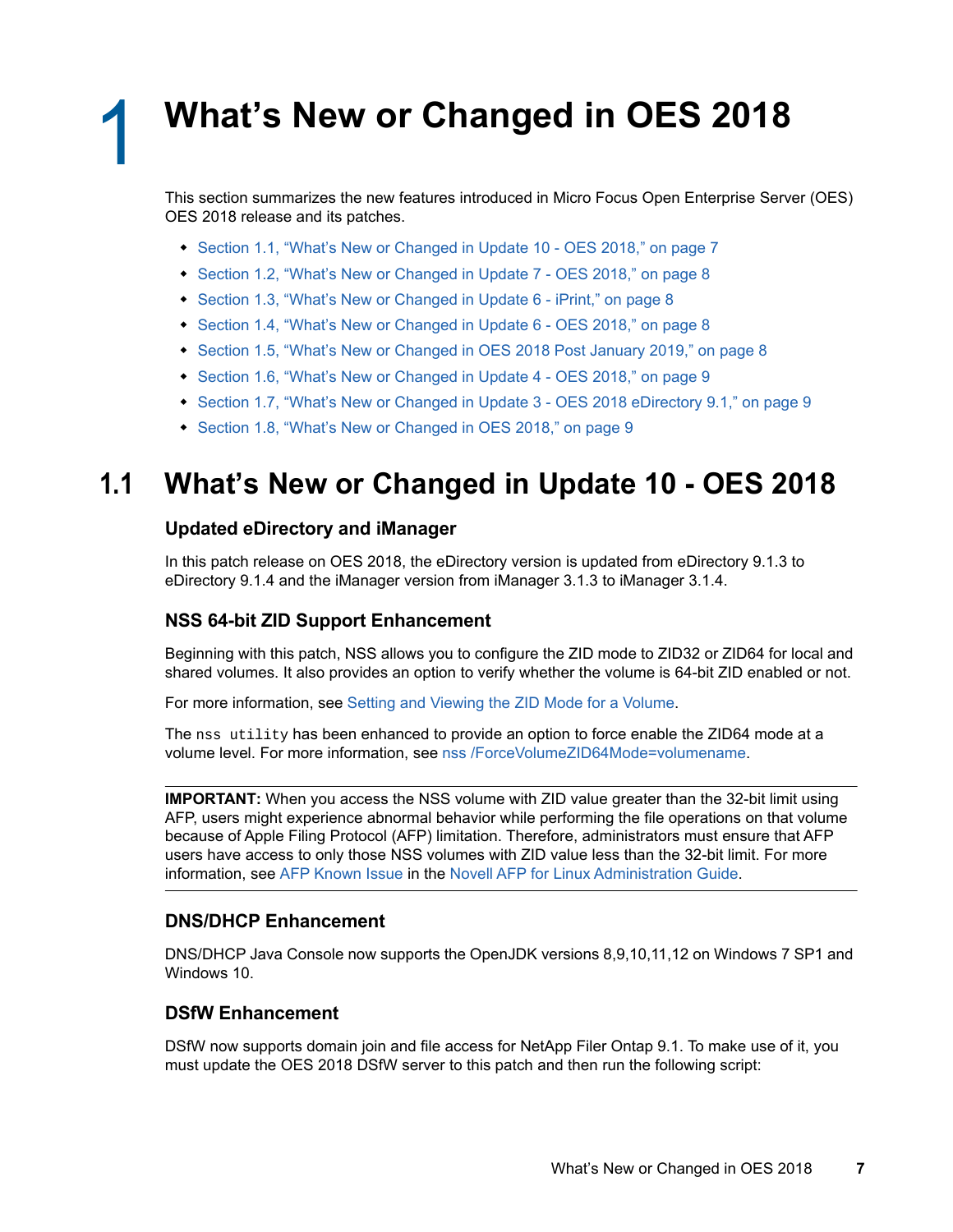# <span id="page-7-0"></span>**1.2 What's New or Changed in Update 7 - OES 2018**

#### **Updated eDirectory and iManager**

In this patch release on OES 2018, the eDirectory version is updated from eDirectory 9.1 to eDirectory 9.1.3 and the iManager version from iManager 3.0.4 to iManager 3.1.3. eDirectory 9.1.x specific features can now be managed by this iManager, thus eliminating the limitation for using the standalone iManager 3.1 as per Update 3 - OES 2018 patch.

### **Folder Redirection Support**

Folder Redirection allows users to redirect the path of a known folder to a network file share. Users can then interact with files in the redirected folder as if it still existed on the local drive. Beginning with this patch release, CIFS share can be enabled to host the redirected folders on the server. For information on configuring the CIFS share for Folder Redirection, see [Enabling Folder Redirection](https://www.novell.com/documentation/open-enterprise-server-2018/file_cifs_lx/data/folder_redirection.html#folder_redirection)  [Support](https://www.novell.com/documentation/open-enterprise-server-2018/file_cifs_lx/data/folder_redirection.html#folder_redirection) (https://www.novell.com/documentation/open-enterprise-server-2018/file\_cifs\_lx/data/ folder\_redirection.html#folder\_redirection).

# <span id="page-7-1"></span>**1.3 What's New or Changed in Update 6 - iPrint**

#### **iprintman Enhancement**

The following Print Manager enhancements are made to the iprintman command:

- **Redirecting a printer:** Sets a printer redirection. All the print jobs of one printer are redirected to another printer. To remove a printer redirect, do not specify the target printers.
- **Listing redirected printers:** Displays the list of redirected printers.

For more information, see [Print Manager \(PSM\) Commands](https://www.novell.com/documentation/open-enterprise-server-2018/iprint_lx/data/b9xw13b.html#b9xwhej) in the [OES 2018 SP1: iPrint](https://www.novell.com/documentation/open-enterprise-server-2018/iprint_lx/data/front.html)  [Administration Guide.](https://www.novell.com/documentation/open-enterprise-server-2018/iprint_lx/data/front.html)

# <span id="page-7-2"></span>**1.4 What's New or Changed in Update 6 - OES 2018**

On applying this patch on the OES 2018 server, the Cloud Integrated Storage (CIS) agents (cisagent.service, cis-recall-agent.service, and cis-scanner.service) are no longer supported and hence are stopped. These agents were installed as part of the NSS pattern.

These agents are stopped because with the release of OES 2018 SP1, CIS can be installed in a production environment and having the stale CIS (OES 2018) agents can impact the functionality of the OES server.

## <span id="page-7-3"></span>**1.5 What's New or Changed in OES 2018 Post January 2019**

Beginning with January 2019, the OES update repository and OES packages are signed with 4096 bit key. Therefore, during the process of new installation, upgrade, and update to OES 2018 post January 2019, you are prompted to import the new keys to the rpm keyring of the OES server. For more information, see [Importing New Build Keys to the Keyring](https://www.novell.com/documentation/open-enterprise-server-2018/pdfdoc/inst_oes_lx/inst_oes_lx.pdf#t48kbvbq2x79) in the [OES 2018: Installation Guide](https://www.novell.com/documentation/open-enterprise-server-2018/pdfdoc/inst_oes_lx/inst_oes_lx.pdf#Front).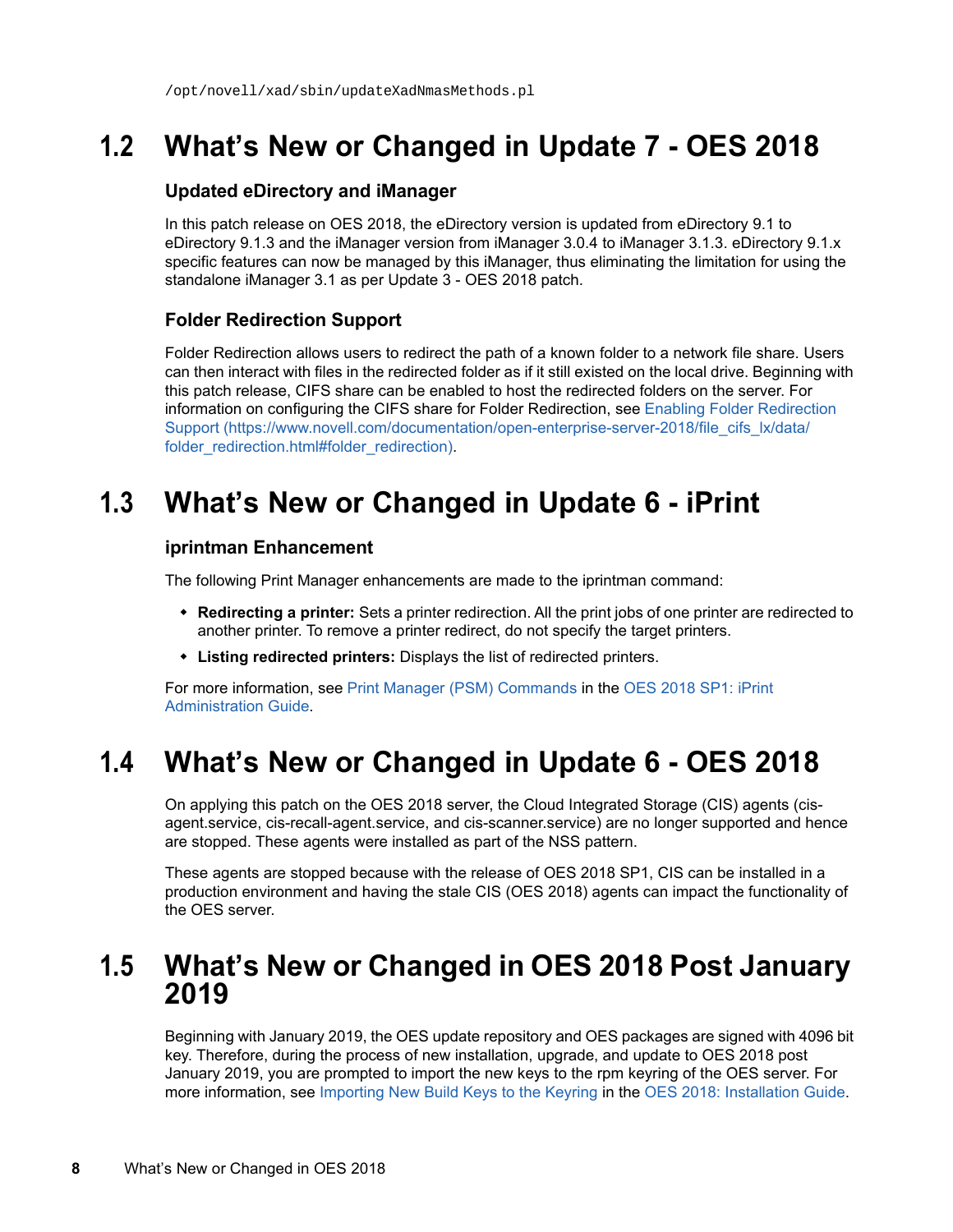# <span id="page-8-0"></span>**1.6 What's New or Changed in Update 4 - OES 2018**

#### **What's New or Changed in Domain Services for Windows (Update 4 - OES 2018)**

**Installation of Software Through GPO:** The new installation of OES 2018 and upgrade from earlier OES versions to OES 2018 with the latest patch enables you to perform software installations through GPO.

On the existing OES 2018, to install software through GPO, an additional step of executing the script software\_gpo\_setup.pl is needed. For more information, see Group Policy Update Failure on [Workstation When Installation of Software is Performed Through GPO](https://www.novell.com/documentation/open-enterprise-server-2018/pdfdoc/acc_dsfw_lx/acc_dsfw_lx.pdf#t46z1e3hzi1z) in the [OES 2018: Domain](https://www.novell.com/documentation/open-enterprise-server-2018/pdfdoc/acc_dsfw_lx/acc_dsfw_lx.pdf#bookinfo)  [Services for Windows Administration Guide](https://www.novell.com/documentation/open-enterprise-server-2018/pdfdoc/acc_dsfw_lx/acc_dsfw_lx.pdf#bookinfo).

# <span id="page-8-1"></span>**1.7 What's New or Changed in Update 3 - OES 2018 eDirectory 9.1**

In this patch release on OES 2018, the eDirectory version is upgraded from eDirectory 9.0.3 to eDirectory 9.1 and the iManager version from iManager 3.0.3 to iManager 3.0.4.

If you are applying the patch while upgrading OES from its earlier version to OES 2018, the eDirectory schema is updated automatically.

If you are applying the patch on an existing OES 2018 server, you must manually extend the eDirectory schema by doing the following:

- **1** Install the OES 2018 Update 3 patches.
	- Update 3 OES 2018 eDirectory 9.1 Mandatory
	- Update 3 OES 2018 Recommended
- **2** Reboot the OES server.
- **3** In the terminal console, execute the command ndsconfig upgrade to extend the eDirectory schema.

iManager 3.1 is not a part of this patch release. To manage eDirectory 9.1 specific features from iManager, you must use the standalone iManager 3.1.

## <span id="page-8-2"></span>**1.8 What's New or Changed in OES 2018**

This section summarizes the new features and enhancements in Micro Focus Open Enterprise Server (OES) 2018 release.

- [Section 1.8.1, "Rebranding Changes," on page 10](#page-9-0)
- [Section 1.8.2, "OES Installation," on page 10](#page-9-1)
- ◆ [Section 1.8.3, "Novell Storage Services \(NSS\)," on page 10](#page-9-2)
- [Section 1.8.4, "Common Internet File System \(CIFS\)," on page 11](#page-10-0)
- [Section 1.8.5, "Domain Services for Windows \(DSfW\)," on page 13](#page-12-0)
- [Section 1.8.6, "Cloud Integrated Storage \(CIS\) \(Technical Preview\)," on page 14](#page-13-0)
- [Section 1.8.7, "NetWare Core Protocol \(NCP\)," on page 14](#page-13-1)
- [Section 1.8.8, "Password Expiry Notification," on page 14](#page-13-2)
- [Section 1.8.9, "Salvage and Purge Support for Mac," on page 15](#page-14-0)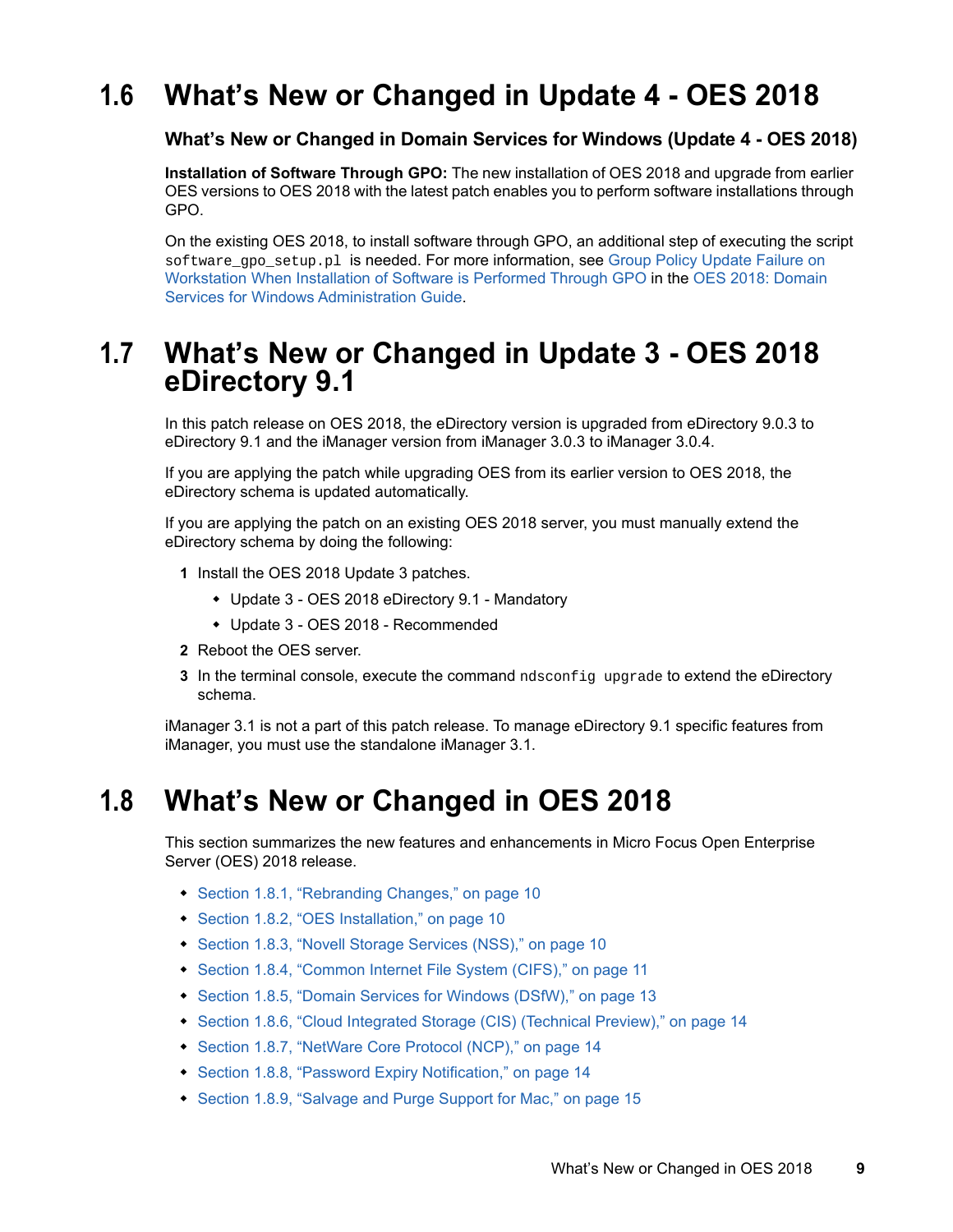- [Section 1.8.10, "iPrint for OES," on page 15](#page-14-1)
- [Section 1.8.11, "OES Credential Store," on page 15](#page-14-2)
- ◆ [Section 1.8.12, "Systemd Changes," on page 15](#page-14-3)
- [Section 1.8.13, "Supported Versions of Bundled Products," on page 16](#page-15-0)
- [Section 1.8.14, "User Interface Enhancement," on page 16](#page-15-1)
- ◆ [Section 1.8.15, "iFolder," on page 16](#page-15-2)
- ◆ [Section 1.8.16, "Samba," on page 16](#page-15-3)
- ◆ [Section 1.8.17, "Unchanged Components in OES 2018," on page 16](#page-15-4)

### <span id="page-9-0"></span>**1.8.1 Rebranding Changes**

Novell is now part of Micro Focus. Products across the portfolio are now being rebranded to reflect Micro Focus or a more appropriate name. This corporate change impacts the name of products and components, user interfaces, logos, and so on. The product and documentation update to reflect these changes is being done in a phased manner.

As a result of this corporate change, the product name is now Micro Focus Open Enterprise Server. The new user interfaces, colors, and logos in OES 2018 gives a fresh look and feel to the product.

### <span id="page-9-1"></span>**1.8.2 OES Installation**

#### **OES Install Media**

Beginning with OES 2018, OES is installed only through OES Install Media, which is a single integrated install media that includes both SLES and OES. For more information on OES 2018 install procedure, see [OES 2018: Installation Guide](https://www.novell.com/documentation/open-enterprise-server-2018/pdfdoc/inst_oes_lx/inst_oes_lx.pdf#Front).

Traditional OES installation included both add-on install (SLES and OES as separate media) and integrated install media (a single media that includes both SLES and OES). The support for the addon install is deprecated.

### **Channel Enhancement**

Beginning with OES 2018, a single activation key of OES is sufficient to obtain all OES channels. SLES activation key is not required. OES activation key provide update channels for both SLES and OES.

All OES 2018 channels are available from NCC as earlier.

### <span id="page-9-2"></span>**1.8.3 Novell Storage Services (NSS)**

With OES 2018, NSS provides the following enhancements:

**NSS 64-bit ZID Support:** NSS supports 64-bit IDs, which supports up to 8 trillion (8E12) ZIDs.

NCP, CIFS, and FTP supports the NSS 64-bit ZID, which allows NSS to store up to 8 trillion files in a single volume. For more information, see [ReZIDing Volumes in an NSS Pool](https://www.novell.com/documentation/open-enterprise-server-2018/pdfdoc/stor_nss_lx/stor_nss_lx.pdf#bxkj860) in the [OES](https://www.novell.com/documentation/open-enterprise-server-2018/pdfdoc/stor_nss_lx/stor_nss_lx.pdf#Front)  [2018: NSS File System Administration Guide for Linux](https://www.novell.com/documentation/open-enterprise-server-2018/pdfdoc/stor_nss_lx/stor_nss_lx.pdf#Front) and [OES 2018: NCP Server for Linux](https://www.novell.com/documentation/open-enterprise-server-2018/pdfdoc/file_ncp_lx/file_ncp_lx.pdf#H9izvdye)  [Administration Guide.](https://www.novell.com/documentation/open-enterprise-server-2018/pdfdoc/file_ncp_lx/file_ncp_lx.pdf#H9izvdye)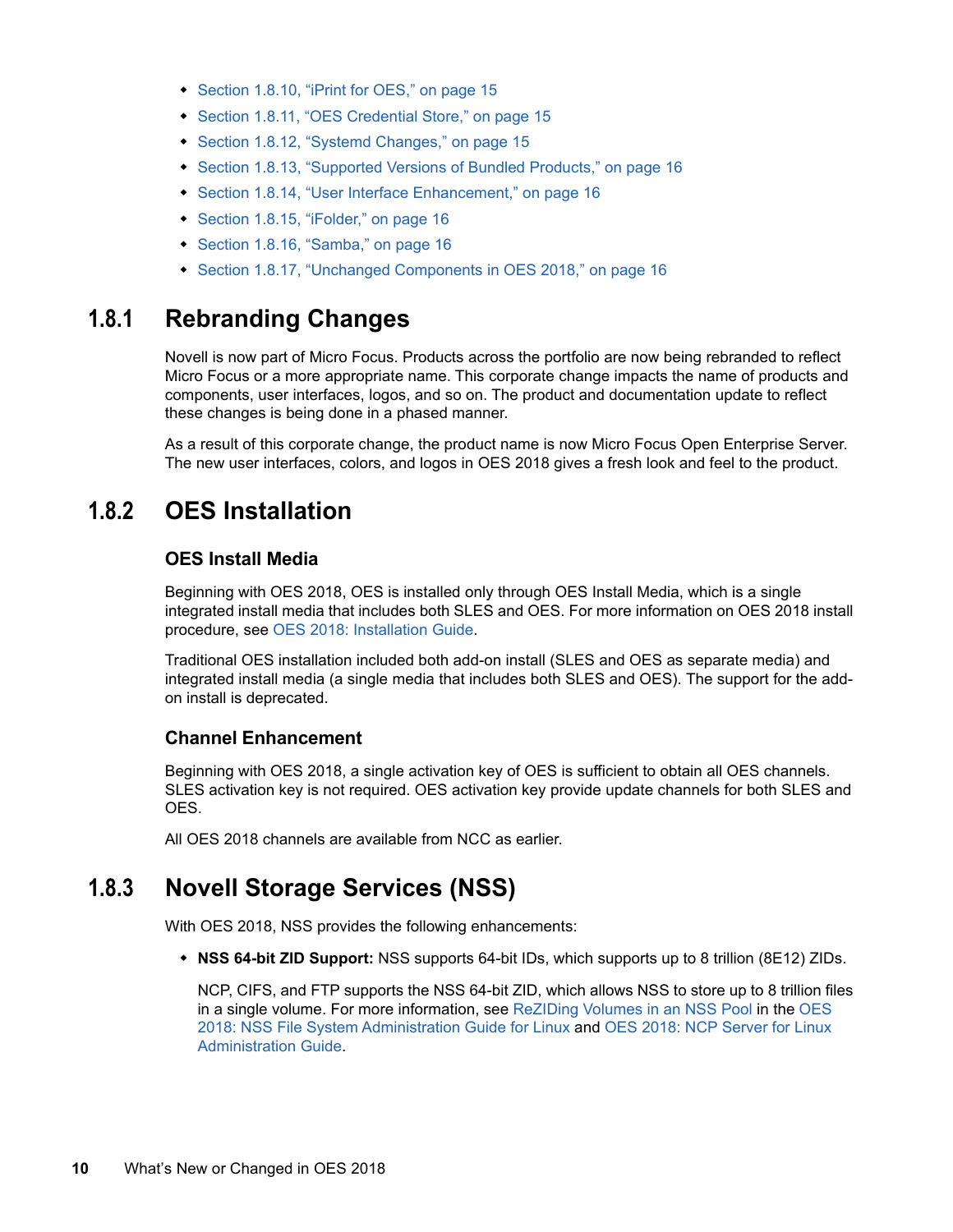**IMPORTANT:** When the NSS volume is mapped through AFP, the NSS files and folders with ZIDs greater than 32-bit are not listed because of Apple Filing Protocol (AFP) limitation. If the NSS volume is shared over AFP, we recommend not to enable the 64-bit ZID option.

 **nss (Enhanced):** Beginning with OES 2018, the nss utility has been enhanced to support all the commands that nsscon utility supports.

For more information, see [nsscon](https://www.novell.com/documentation/open-enterprise-server-2018/pdfdoc/stor_nss_lx/stor_nss_lx.pdf#nsscon) in the [OES 2018: NSS File System Administration Guide for](https://www.novell.com/documentation/open-enterprise-server-2018/pdfdoc/stor_nss_lx/stor_nss_lx.pdf#Front)  [Linux.](https://www.novell.com/documentation/open-enterprise-server-2018/pdfdoc/stor_nss_lx/stor_nss_lx.pdf#Front)

- **nsscon (Enhanced):** Commands are added for the following:
	- To update the SEV interval for eDirectory or AD.
	- To force the SEV update for eDirectory or AD users. Also, provided options to force the SEV update for a single eDirectory or AD user.

For more information, see [Security Equivalence Vector Update Commands](https://www.novell.com/documentation/open-enterprise-server-2018/pdfdoc/stor_nss_lx/stor_nss_lx.pdf#bv3k385) in the [OES 2018:](https://www.novell.com/documentation/open-enterprise-server-2018/pdfdoc/stor_nss_lx/stor_nss_lx.pdf#Front)  [NSS File System Administration Guide for Linux.](https://www.novell.com/documentation/open-enterprise-server-2018/pdfdoc/stor_nss_lx/stor_nss_lx.pdf#Front)

- $\bullet$  To support the creation of pools, the following NSS tools have been enhanced:
	- **nssmu:** Beginning with OES 2018, the nssmu utility allows you to create only NSS64 pool type.

For more information, see [NSS Management Utility \(NSSMU\) Quick Reference](https://www.novell.com/documentation/open-enterprise-server-2018/pdfdoc/stor_nss_lx/stor_nss_lx.pdf#boswzl1) in the [OES](https://www.novell.com/documentation/open-enterprise-server-2018/pdfdoc/stor_nss_lx/stor_nss_lx.pdf#Front)  [2018: NSS File System Administration Guide for Linux](https://www.novell.com/documentation/open-enterprise-server-2018/pdfdoc/stor_nss_lx/stor_nss_lx.pdf#Front).

 **iManager:** Beginning with OES 2018, the iManager storage plug-ins allows you to create only NSS64 pool type.

For more information, see [Creating a Pool](https://www.novell.com/documentation/open-enterprise-server-2018/pdfdoc/stor_nss_lx/stor_nss_lx.pdf#bqpd9rv) in the [OES 2018: NSS File System](https://www.novell.com/documentation/open-enterprise-server-2018/pdfdoc/stor_nss_lx/stor_nss_lx.pdf#Front)  [Administration Guide for Linux.](https://www.novell.com/documentation/open-enterprise-server-2018/pdfdoc/stor_nss_lx/stor_nss_lx.pdf#Front)

 **NLVM:** Beginning with OES 2018, if you do not specify a type while creating a pool, NLVM defaults to NSS64 pool type. You can also create NSS32 pool type by providing the option NSS32.

For more information, see [Create Pool](https://www.novell.com/documentation/open-enterprise-server-2018/pdfdoc/stor_nlvm_lx/stor_nlvm_lx.pdf#createpool) in the [OES 2018: NLVM Reference.](https://www.novell.com/documentation/open-enterprise-server-2018/pdfdoc/stor_nlvm_lx/stor_nlvm_lx.pdf#bookinfo)

 **Delayed Block Allocation:** This feature is now additionally available on volumes that are enabled with Compression and Quotas.

### <span id="page-10-0"></span>**1.8.4 Common Internet File System (CIFS)**

With OES 2018, CIFS provides the following enhancements:

- ["SMB Enhancements" on page 11](#page-10-1)
- ["Alternate Data Stream Support" on page 12](#page-11-0)
- ["Dynamic Re-authentication Capability" on page 12](#page-11-1)
- ["Utility to Convert AFP Metadata to CIFS Format" on page 12](#page-11-2)
- ["Sever-Side Copy Support" on page 12](#page-11-3)
- ["novcifs Command Changes" on page 12](#page-11-4)

#### <span id="page-10-1"></span>**SMB Enhancements**

**SMB v3 (SMB 3.0) Verb Compliance:** Clients can now communicate with OES using the SMB 3.0 protocol.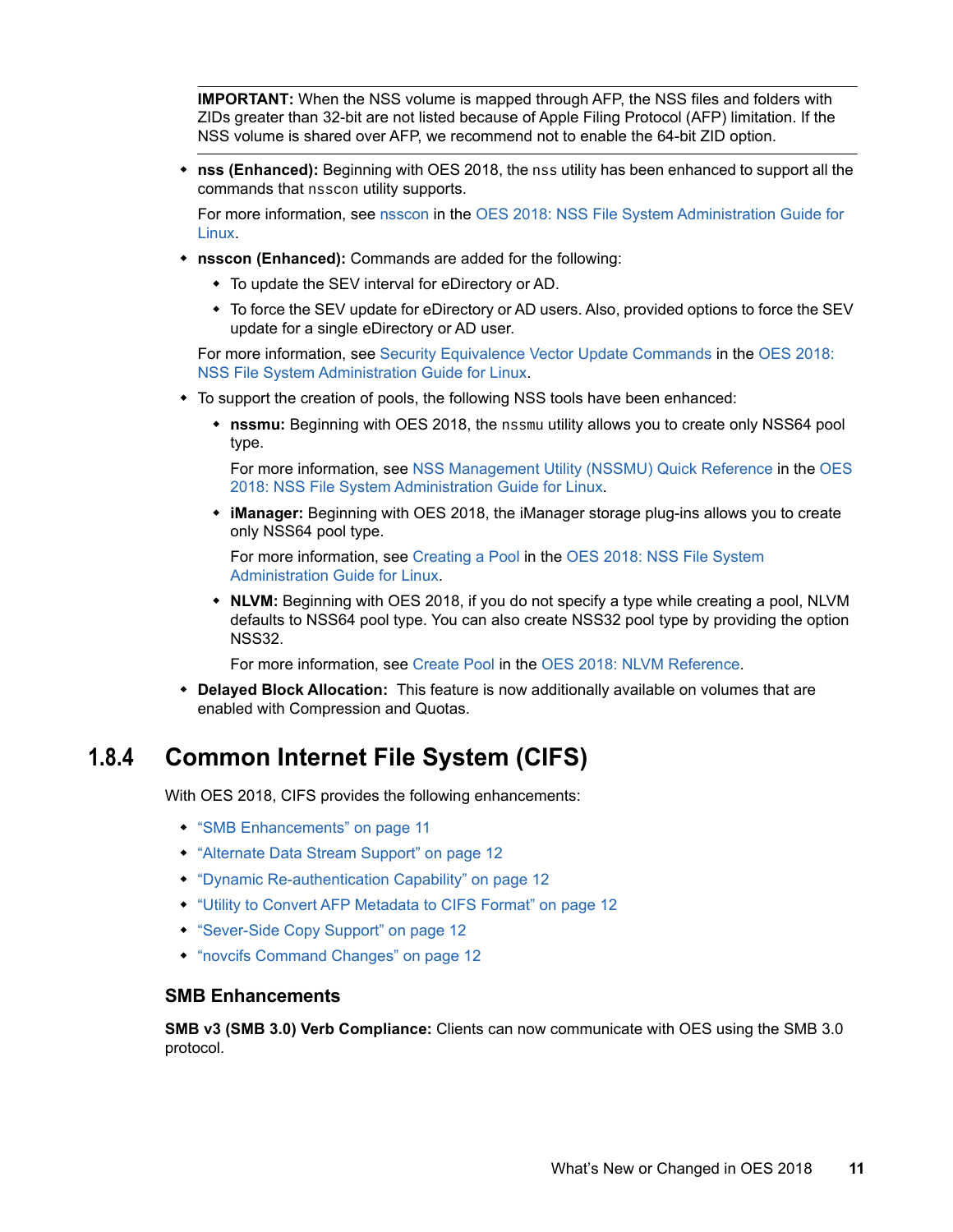SMB 3.0 has advantages of increased security achieved through using:

- **Secure Dialect Negotiation**
- AES-CMAC for signing
- SMB 3.0 encryption

In OES 2018, the default SMB protocol dialect is set to SMB 3.0.

#### <span id="page-11-0"></span>**Alternate Data Stream Support**

Beginning with OES 2018, CIFS server supports Alternate Data Streams. To add customized metadata as extended attributes to the file or directory, enable alternate data stream on the server. This provides better performance.

#### <span id="page-11-1"></span>**Dynamic Re-authentication Capability**

Beginning with OES 2018, the communication through SMB v2 is more secure with the implementation of dynamic re-authentication capability on the server. The session is expired based on the time out from the authentication protocol (Kerberos) and is re-authenticated from the client side.

#### <span id="page-11-2"></span>**Utility to Convert AFP Metadata to CIFS Format**

On a Mac computer, if a customized color or icon is assigned to a file or folder on a volume mounted through AFP, then the customization is not visible when the same volume is mounted through CIFS. To enable the visibility of such customization, a new utility *migafp2cifs* is introduced that converts AFP specific metadata information to CIFS specific format. For more information on the options, see the migafp2cifs man page.

#### <span id="page-11-3"></span>**Sever-Side Copy Support**

CIFS provides support for server-side copy operations. The CIFS clients can now off-load the copy operations to the CIFS server. This ensures improved file server performance because the network round-trip is avoided. By default, this feature is enabled on the CIFS server.

#### <span id="page-11-4"></span>**novcifs Command Changes**

**Alternate Data Stream:** You can enable or disable the data streams on the server.

For more information, see [Enabling or Disabling Alternate Data Stream](https://www.novell.com/documentation/open-enterprise-server-2018/pdfdoc/file_cifs_lx/file_cifs_lx.pdf#t42kcze4gg0n) in the [OES 2018: Novell](https://www.novell.com/documentation/open-enterprise-server-2018/pdfdoc/file_cifs_lx/file_cifs_lx.pdf#front)  [CIFS for Linux Administration Guide.](https://www.novell.com/documentation/open-enterprise-server-2018/pdfdoc/file_cifs_lx/file_cifs_lx.pdf#front)

**SMB v1 Disablement:** You can disable the SMB v1 sessions from the clients:

For more information, see [Disabling SMB v1 sessions](https://www.novell.com/documentation/open-enterprise-server-2018/pdfdoc/file_cifs_lx/file_cifs_lx.pdf#t42kcze4gnqf) in the [OES 2018: Novell CIFS for Linux](https://www.novell.com/documentation/open-enterprise-server-2018/pdfdoc/file_cifs_lx/file_cifs_lx.pdf#front)  [Administration Guide.](https://www.novell.com/documentation/open-enterprise-server-2018/pdfdoc/file_cifs_lx/file_cifs_lx.pdf#front)

 **SMB 3.0 Encryption:** You can encrypt the client server sessions established at both global and share levels to protect data from corruption due to man-in-the-middle attacks:

For more information, see [Enabling or Disabling SMB 3.0 Encryption at Global Level](https://www.novell.com/documentation/open-enterprise-server-2018/pdfdoc/file_cifs_lx/file_cifs_lx.pdf#t42kcze4gvg7), [Enabling](https://www.novell.com/documentation/open-enterprise-server-2018/pdfdoc/file_cifs_lx/file_cifs_lx.pdf#t42kcze4h35z)  [or Disabling SMB 3.0 Encryption at Share Level](https://www.novell.com/documentation/open-enterprise-server-2018/pdfdoc/file_cifs_lx/file_cifs_lx.pdf#t42kcze4h35z), and [Enabling or Disabling Unencrypted Access](https://www.novell.com/documentation/open-enterprise-server-2018/pdfdoc/file_cifs_lx/file_cifs_lx.pdf#t42kcze4havr)  [to the Share](https://www.novell.com/documentation/open-enterprise-server-2018/pdfdoc/file_cifs_lx/file_cifs_lx.pdf#t42kcze4havr) in the [OES 2018: Novell CIFS for Linux Administration Guide.](https://www.novell.com/documentation/open-enterprise-server-2018/pdfdoc/file_cifs_lx/file_cifs_lx.pdf#front)

**DNS Suffix:** You can set DNS suffix for the DFS referral target node server name.

For more information, see [Setting DNS Suffix](https://www.novell.com/documentation/open-enterprise-server-2018/pdfdoc/file_cifs_lx/file_cifs_lx.pdf#t42kd3pye6ad) in the [OES 2018: Novell CIFS for Linux](https://www.novell.com/documentation/open-enterprise-server-2018/pdfdoc/file_cifs_lx/file_cifs_lx.pdf#front)  [Administration Guide.](https://www.novell.com/documentation/open-enterprise-server-2018/pdfdoc/file_cifs_lx/file_cifs_lx.pdf#front)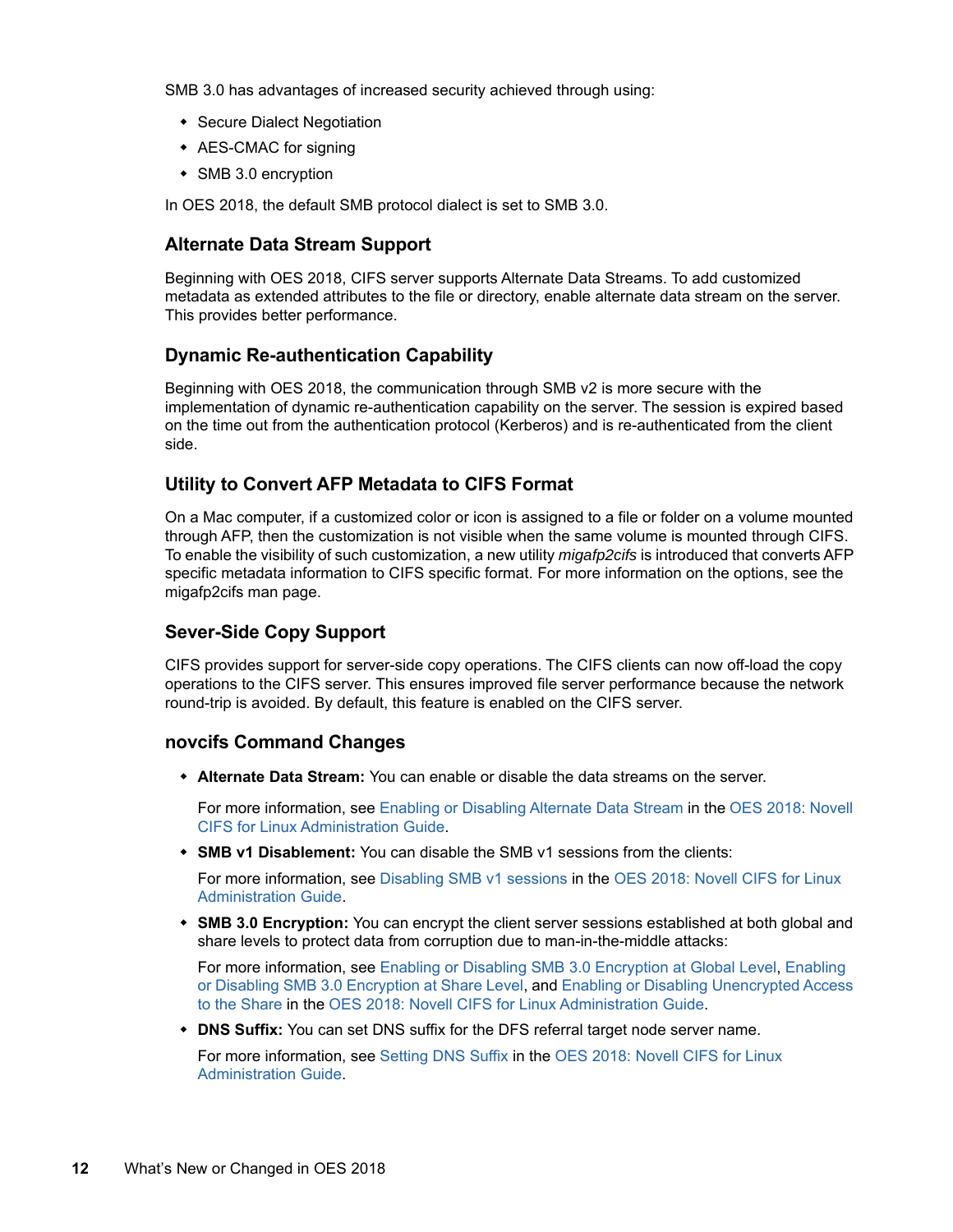**Display User Address:** You can enable or disable the updation of client IP address details for the logged in user in the eDirectory user object.

For more information, see [Updating Client IP Address Details](https://www.novell.com/documentation/open-enterprise-server-2018/pdfdoc/file_cifs_lx/file_cifs_lx.pdf#t441ee1x4rei) in the [OES 2018: Novell CIFS for](https://www.novell.com/documentation/open-enterprise-server-2018/pdfdoc/file_cifs_lx/file_cifs_lx.pdf#front)  [Linux Administration Guide.](https://www.novell.com/documentation/open-enterprise-server-2018/pdfdoc/file_cifs_lx/file_cifs_lx.pdf#front)

**Log Level:** You can set the log level for the server to log messages.

For more information, see Setting the Log Level in the [OES 2018: Novell CIFS for Linux](https://www.novell.com/documentation/open-enterprise-server-2018/pdfdoc/file_cifs_lx/file_cifs_lx.pdf#front)  [Administration Guide.](https://www.novell.com/documentation/open-enterprise-server-2018/pdfdoc/file_cifs_lx/file_cifs_lx.pdf#front)

 **SMB Version Switching:** You can switch between SMB protocol versions. (The default for OES 2018 is SMB v3).

For more information, see [Toggling between SMB Versions](https://www.novell.com/documentation/open-enterprise-server-2018/pdfdoc/file_cifs_lx/file_cifs_lx.pdf#b1c9xec8) in the [OES 2018: Novell CIFS for](https://www.novell.com/documentation/open-enterprise-server-2018/pdfdoc/file_cifs_lx/file_cifs_lx.pdf#front)  [Linux Administration Guide.](https://www.novell.com/documentation/open-enterprise-server-2018/pdfdoc/file_cifs_lx/file_cifs_lx.pdf#front)

- **Deprecated Commands:** Beginning with OES 2018, the following command options are not available:
	- novcifs [-b yes|no | --enable-debug=yes|no]
	- novcifs [-f yes|no | --enable-info=yes|no]

They are replaced by the new command novcifs  $-$ log-level error | debug | info.

### <span id="page-12-0"></span>**1.8.5 Domain Services for Windows (DSfW)**

With OES 2018, DSfW provides the following enhancements:

- ["Schema Update" on page 13](#page-12-1)
- ["Fine-Grained Password Policy" on page 13](#page-12-2)
- ["AES Encryption" on page 13](#page-12-3)
- ["NSS AD Member Server Support for DSfW" on page 14](#page-13-3)

#### <span id="page-12-1"></span>**Schema Update**

DSfW on OES 2018 supports schema level and domain functional level equivalent to AD in Windows Server 2012. With updated schema level, the applications that integrates with the later releases of AD can work better in DSfW environment. This schema update is also on OES 2015 SP1 in patches. For more information, see [Upgrading DSfW Environment to AD 2012 Level i](https://www.novell.com/documentation/open-enterprise-server-2018/pdfdoc/acc_dsfw_lx/acc_dsfw_lx.pdf#t42ly6z4rqc7)n the [OES 2018: Domain](https://www.novell.com/documentation/open-enterprise-server-2018/pdfdoc/acc_dsfw_lx/acc_dsfw_lx.pdf#bookinfo)  [Services for Windows Administration Guide](https://www.novell.com/documentation/open-enterprise-server-2018/pdfdoc/acc_dsfw_lx/acc_dsfw_lx.pdf#bookinfo).

#### <span id="page-12-2"></span>**Fine-Grained Password Policy**

A feature supported on AD 2012 schema, enables user level configuration of password policies. Multiple password policies can be specified for a particular user and different restrictions can be applied to different set of users using this feature. For more information, see [Fine-Grained Password](https://www.novell.com/documentation/open-enterprise-server-2018/pdfdoc/acc_dsfw_lx/acc_dsfw_lx.pdf#t42mizc08hyr)  [Policy](https://www.novell.com/documentation/open-enterprise-server-2018/pdfdoc/acc_dsfw_lx/acc_dsfw_lx.pdf#t42mizc08hyr) in the [OES 2018: Domain Services for Windows Administration Guide.](https://www.novell.com/documentation/open-enterprise-server-2018/pdfdoc/acc_dsfw_lx/acc_dsfw_lx.pdf#bookinfo)

### <span id="page-12-3"></span>**AES Encryption**

AES based encryption is a more secured encryption for communication between workstations and domain controllers when compared with the existing ARCFOUR based encryption. For more information, see [Understanding AES Encryption for Communication](https://www.novell.com/documentation/open-enterprise-server-2018/pdfdoc/acc_dsfw_lx/acc_dsfw_lx.pdf#t43wtas2p9i3) in the [OES 2018: Domain](https://www.novell.com/documentation/open-enterprise-server-2018/pdfdoc/acc_dsfw_lx/acc_dsfw_lx.pdf#bookinfo)  [Services for Windows Administration Guide](https://www.novell.com/documentation/open-enterprise-server-2018/pdfdoc/acc_dsfw_lx/acc_dsfw_lx.pdf#bookinfo).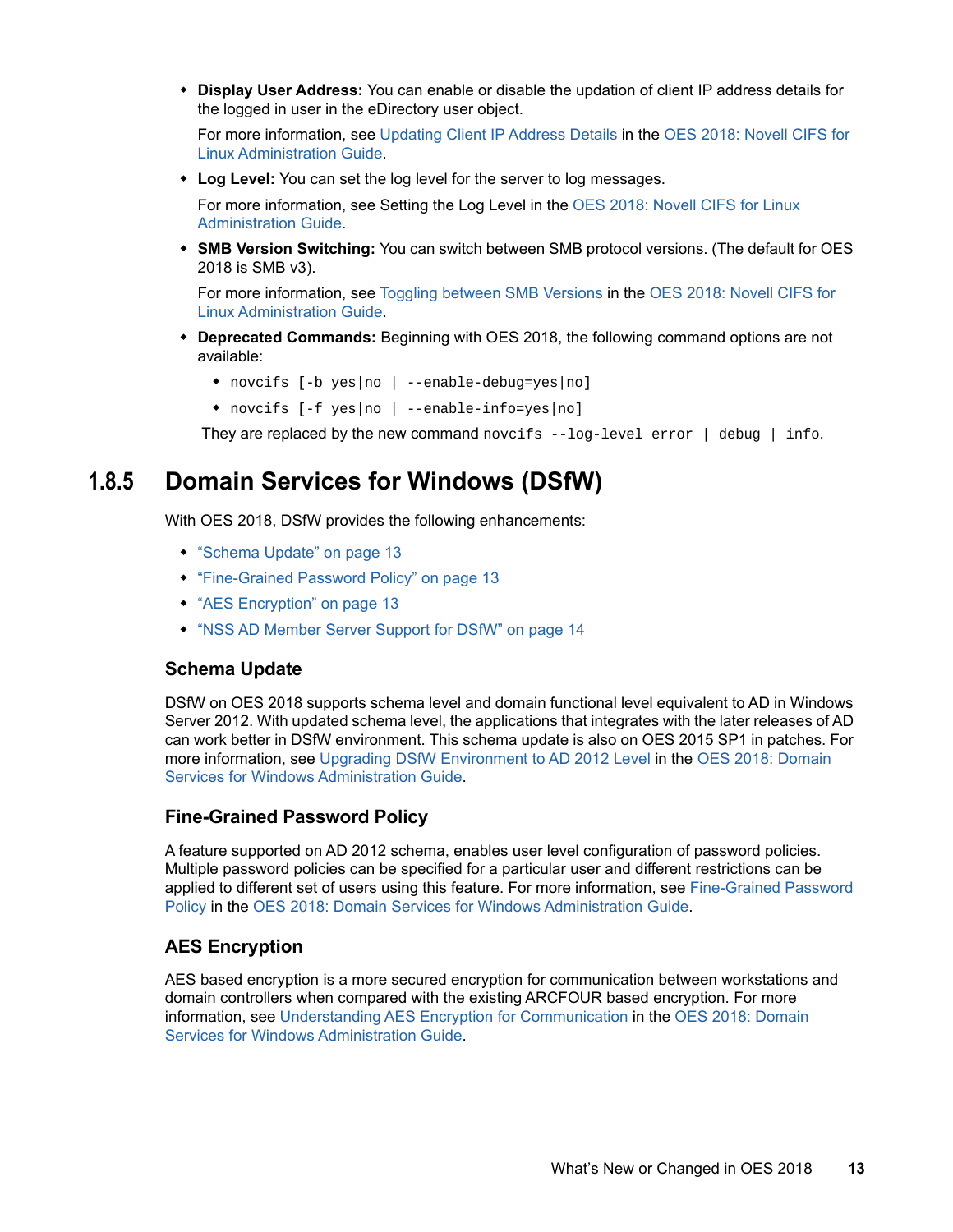#### <span id="page-13-3"></span>**NSS AD Member Server Support for DSfW**

OES NSS AD servers can now be configured as member servers to DSfW domain. DSfW domain users can access NSS AD file server using domain authentication.

### <span id="page-13-0"></span>**1.8.6 Cloud Integrated Storage (CIS) (Technical Preview)**

Cloud Integrated Storage is a hybrid cloud solution that provides a secure gateway to store, manage, and access data across the private or public cloud.

Highlights are:

- Helps reduce overall cost of ownership. Less frequently accessed data is placed on less expensive storage.
- Provides security and visibility of data that is stored on the cloud.
- Policy-based migration of data depending on last accessed time, file type, size, and so on.
- Users can always access the files irrespective of physical file location, local or cloud storage.

CIS is available with the OES 2018 ISO and focuses on managing your NSS data across cloud securely.

As a technical preview, the capability has not been tested for all use cases that traditional OES supports. It is recommended to pilot and test this component for your use case. If you want to use this component in a production or a non-test setup, refer to the CIS section in the OES 2018 EULA.

### <span id="page-13-1"></span>**1.8.7 NetWare Core Protocol (NCP)**

#### **Support for 64-bit ZID NSS Files**

In OES 2015 SP1 and earlier, NCP clients and other traditional applications can only work with 32-bit IDs, which support up to 4 billion (4E9) ZIDs. Therefore, NSS restricts ZIDs, and thus the number of files to the lower value.

Beginning with OES 2018, NCP supports salvage and purge operations on NSS files having 64-bit ZID number. To perform the salvage and purge of deleted files with 64-bit ZID number, you must use the following supported tool versions:

- Client for Open Enterprise Server 2 SP4 (IR7)
- Micro Focus iManager 3.0.3
- NetStorage

### <span id="page-13-2"></span>**1.8.8 Password Expiry Notification**

Beginning with OES 2018, password expiry notifications are introduced where the eDirectory users can change their password directly from the client device. A password expiry notification is displayed when you choose to map a network drive using CIFS, with the eDirectory credentials that is due to expire. It also provides the grace login information even after the password expires. For password expiry notification feature to be available on a workstation, the NFARM (OES File Access Rights Management) must be installed. For more information, see [Password Expiry Notification on Windows](https://www.novell.com/documentation/open-enterprise-server-2018/pdfdoc/file_cifs_lx/file_cifs_lx.pdf#t468q5p8vvqo) in the [OES 2018: Novell CIFS for Linux Administration Guide](https://www.novell.com/documentation/open-enterprise-server-2018/pdfdoc/file_cifs_lx/file_cifs_lx.pdf#front).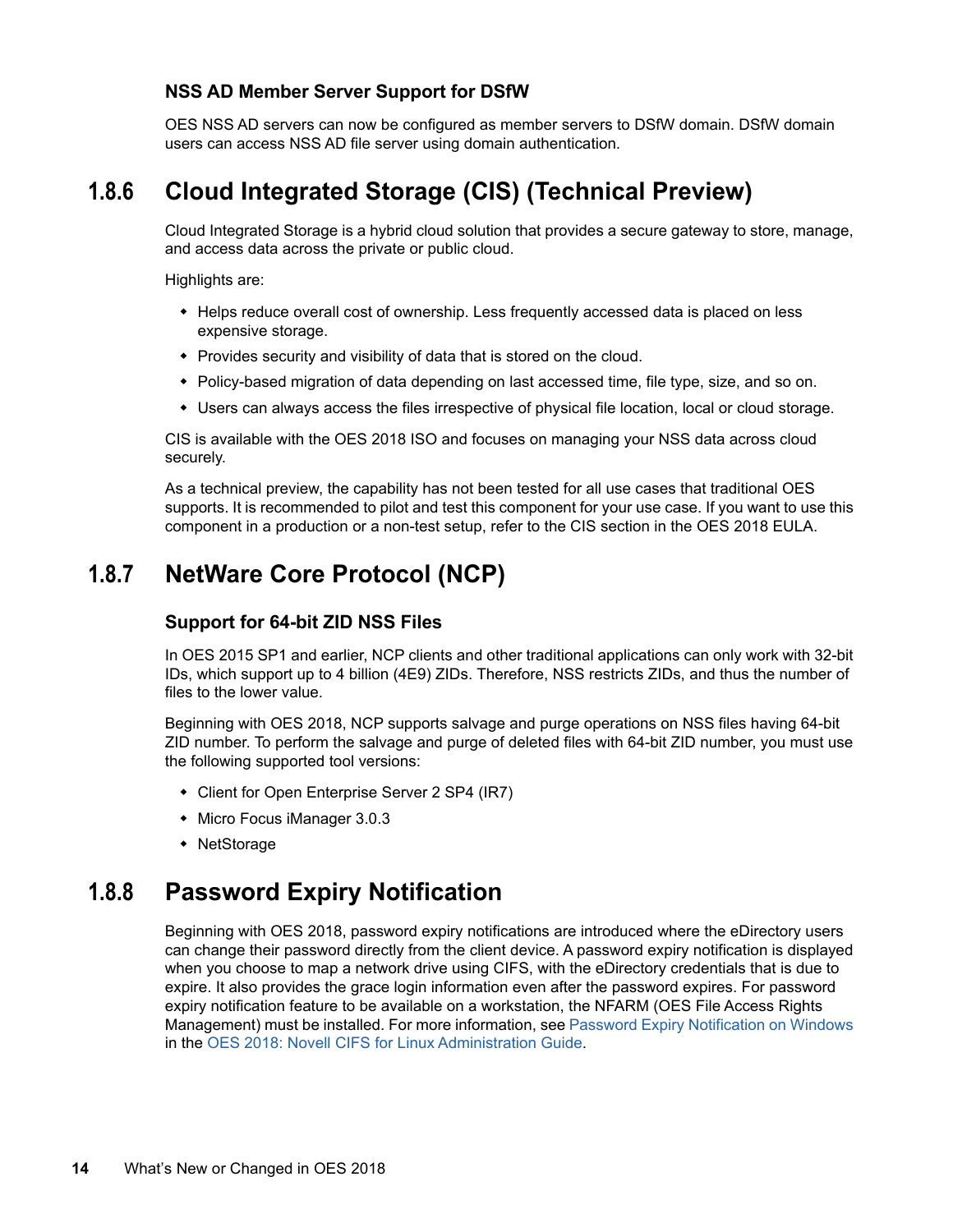## <span id="page-14-0"></span>**1.8.9 Salvage and Purge Support for Mac**

The traditional Salvage and Purge operation can be done natively on Mac using NFARM (OES File Access Rights Management). For example, using NFARM installer for Mac, you can recover or permanently delete the files or folders that are already deleted.

For more information, see [Salvage and Purge on Mac](https://www.novell.com/documentation/open-enterprise-server-2018/pdfdoc/file_cifs_lx/file_cifs_lx.pdf#t46ajspfgokj) in the [OES 2018: Novell CIFS for Linux](https://www.novell.com/documentation/open-enterprise-server-2018/pdfdoc/file_cifs_lx/file_cifs_lx.pdf#Front)  [Administration Guide.](https://www.novell.com/documentation/open-enterprise-server-2018/pdfdoc/file_cifs_lx/file_cifs_lx.pdf#Front)

### <span id="page-14-1"></span>**1.8.10 iPrint for OES**

*iPrint for OES* provides secured enterprise print services for your desktops, laptops, and mobile devices. iPrint integrates with your existing corporate printers, regardless of the printing vendor or brand allowing you to deliver self-service printer provisioning to your device users. The highlights are:

- Printing from your mobile devices made end-user easy
- Email print jobs to any Micro Focus iPrint printer
- WalkUp Printing
- Printing from Chromebook
- QuickPrint (Web Printing)
- iPrint Portal

For information on installation of iPrint for OES, see [Installing and Configuring iPrint for OES](https://www.novell.com/documentation/open-enterprise-server-2018/iprint_for_oes/data/install_configure.html).

### <span id="page-14-2"></span>**1.8.11 OES Credential Store**

To securely store proxy user credentials, OES 2018 introduces a new component named OES Credential Store (OCS).

In the versions earlier to OES 2018, the OES services supporting proxy users used CASA to store the proxy user credentials. CASA uses Mono as the runtime environment. However, OES 2018 is based on SLES 12 SP2, which does not support Mono as the runtime environment.

### <span id="page-14-3"></span>**1.8.12 Systemd Changes**

OES 2018 has moved to systemd, a new way of managing services. Both systemd and rcnovell command works for all the services. rcnovell commands get redirected and executes as systemd commands. However, if there are any redirection scripts that uses rcnovell start, stop, and status commands; ensure to modify the script with the appropriate systemd changes.

Systemd has replaced the traditional init scripts in OES 2018 and has introduced its own logging system called journal. The journal itself is a system service managed by systemd. It collects and stores logging data by maintaining structured indexed journals based on logging information received from the kernel, user processes, standard input and error of system services. The service messages are logged in journalctl. To view the service specific logs, use journalctl -u <*service*>. For example: journalctl -u novell-tomcat.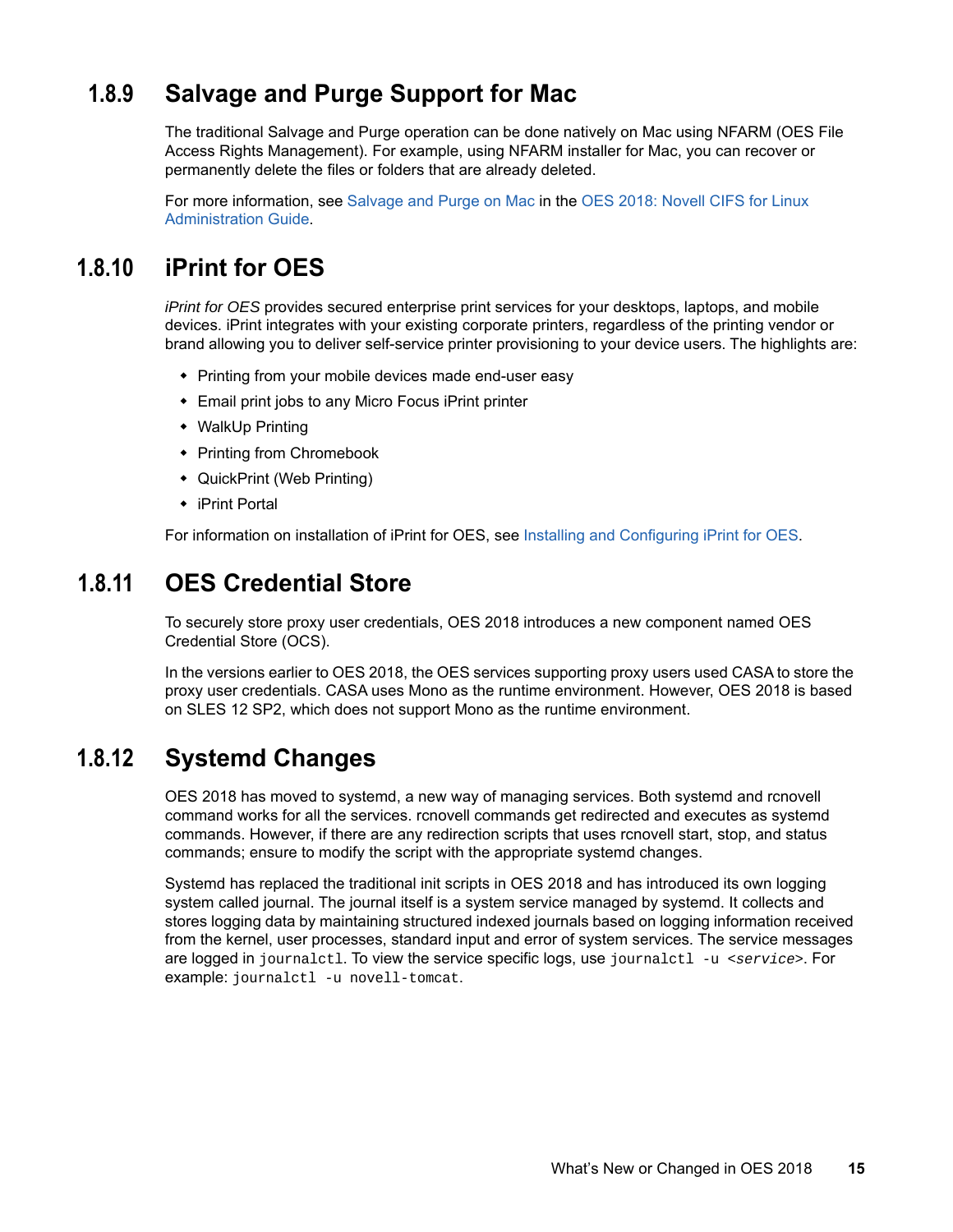## <span id="page-15-0"></span>**1.8.13 Supported Versions of Bundled Products**

OES 2018 supports the following upgraded products bundled with OES:

- NetIQ eDirectory 9.0 SP3
- Micro Focus iManager 3.0 SP3

### <span id="page-15-1"></span>**1.8.14 User Interface Enhancement**

The install and upgrade work flow and user interface is changed in OES 2018 to provide you an enhanced install or upgrade experience. During install or upgrade, you are now provided with the information on components and entitlements of OES in the form of slide show.

The interface of OES Remote Manager (NRM) is refreshed to provide a new and modern look.

### <span id="page-15-2"></span>**1.8.15 iFolder**

iFolder capabilities are now provided by Micro Focus Filr. Filr has been designed to provide a less administrative and more secure file synchronization capabilities. OES customers are entitled to Filr Standard. For more information on Filr, see [Micro Focus Product Site.](https://www.microfocus.com/products/filr/) Beginning with OES 2018, iFolder is no longer a part of OES.

### <span id="page-15-3"></span>**1.8.16 Samba**

Novell-Samba service pattern is being deprecated and will not be supported in future OES releases.

### <span id="page-15-4"></span>**1.8.17 Unchanged Components in OES 2018**

Besides bug fixes, there are no other changes to the following components for OES 2018:

- Apple Filing Protocol (AFP)
- Distributed File Services (DFS)
- Dynamic Storage Technology (DST)
- Linux User Management (LUM)
- Migration Tool
- Novell Cluster Services
- Novell FTP
- Novell Identity Translator (NIT)
- Linux Volume Manager (NLVM)
- OES User Rights management (NURM)
- Storage Management Services (SMS)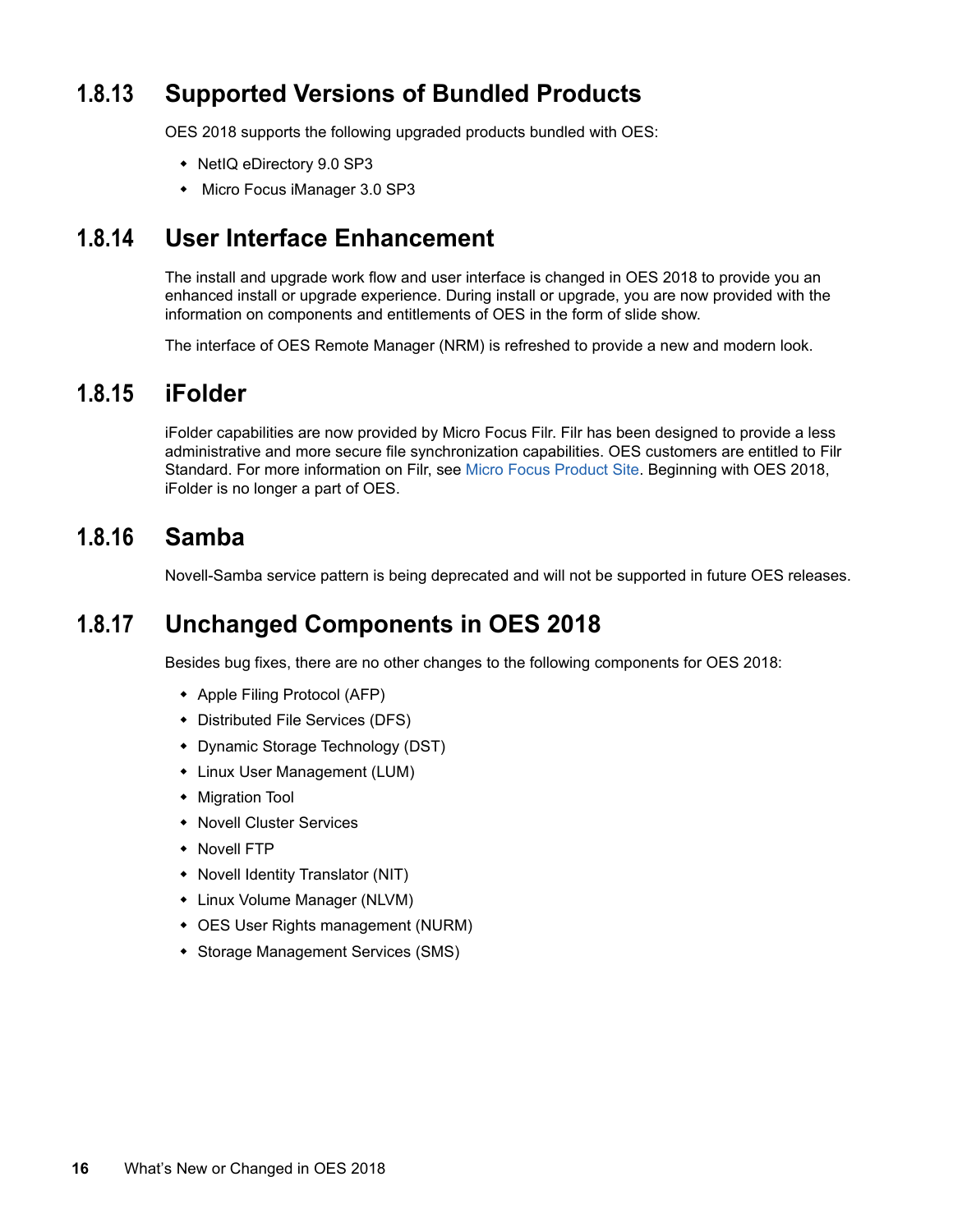# <span id="page-16-4"></span><span id="page-16-0"></span><sup>2</sup>**Service Issues**

This section documents the known issues in Open Enterprise Server 2018 (OES 2018).

Additional tips are found in the troubleshooting sections of the OES service administration guides.

- [Section 2.1, "OES Installation or Upgrade," on page 17](#page-16-1)
- [Section 2.2, "Apple Filing Protocol \(AFP\)," on page 18](#page-17-1)
- [Section 2.3, "Cluster Services \(NCS\)," on page 18](#page-17-3)
- [Section 2.4, "Common Internet File System \(CIFS\)," on page 19](#page-18-0)
- [Section 2.5, "DNS/DHCP Services," on page 19](#page-18-2)
- [Section 2.6, "Domain Services for Windows \(DSfW\)," on page 19](#page-18-4)
- [Section 2.7, "eDirectory," on page 20](#page-19-2)
- [Section 2.8, "Linux User Management \(LUM\)," on page 21](#page-20-0)
- [Section 2.9, "Migration Tool," on page 21](#page-20-2)
- [Section 2.10, "NetStorage," on page 21](#page-20-4)
- [Section 2.11, "Novell FTP," on page 21](#page-20-6)
- [Section 2.12, "Novell Storage Services \(NSS\)," on page 21](#page-20-8)
- [Section 2.13, "SLES Modules and Extensions," on page 22](#page-21-2)

# <span id="page-16-1"></span>**2.1 OES Installation or Upgrade**

## <span id="page-16-2"></span>**2.1.1 Registering to Update Channel Post Upgrading to OES 2018 and then Applying the Patches Displays a Conflict Warning**

When a fully patched OES 2015 SP1 server is upgraded to OES 2018 and registered to the update channel post upgrade, a conflict message is displayed during patching the server at a later time. This issue is not observed if the patches are applied during the upgrade process.

## <span id="page-16-3"></span>**2.1.2 Ignore the Nessus Scan Critical Vulnerability Error on OES Server for SLES 12 SP2**

#### The error is:

The Unix operating system (SLES 12 SP2) running on the remote host is no longer supported. Lack of support implies that no new security patches for the product will be released by the vendor. As a result, it is likely to contain security vulnerabilities.

OES 2018 is an integrated media that includes both SLES 12 SP2 and OES 2018. All the SLES 12 SP2 patches that are necessary for running the OES services securely and with stability are made available via the OES 2018 update channels. So, even if SLES 12 SP2 is out of General Support, it does not impact the OES customers.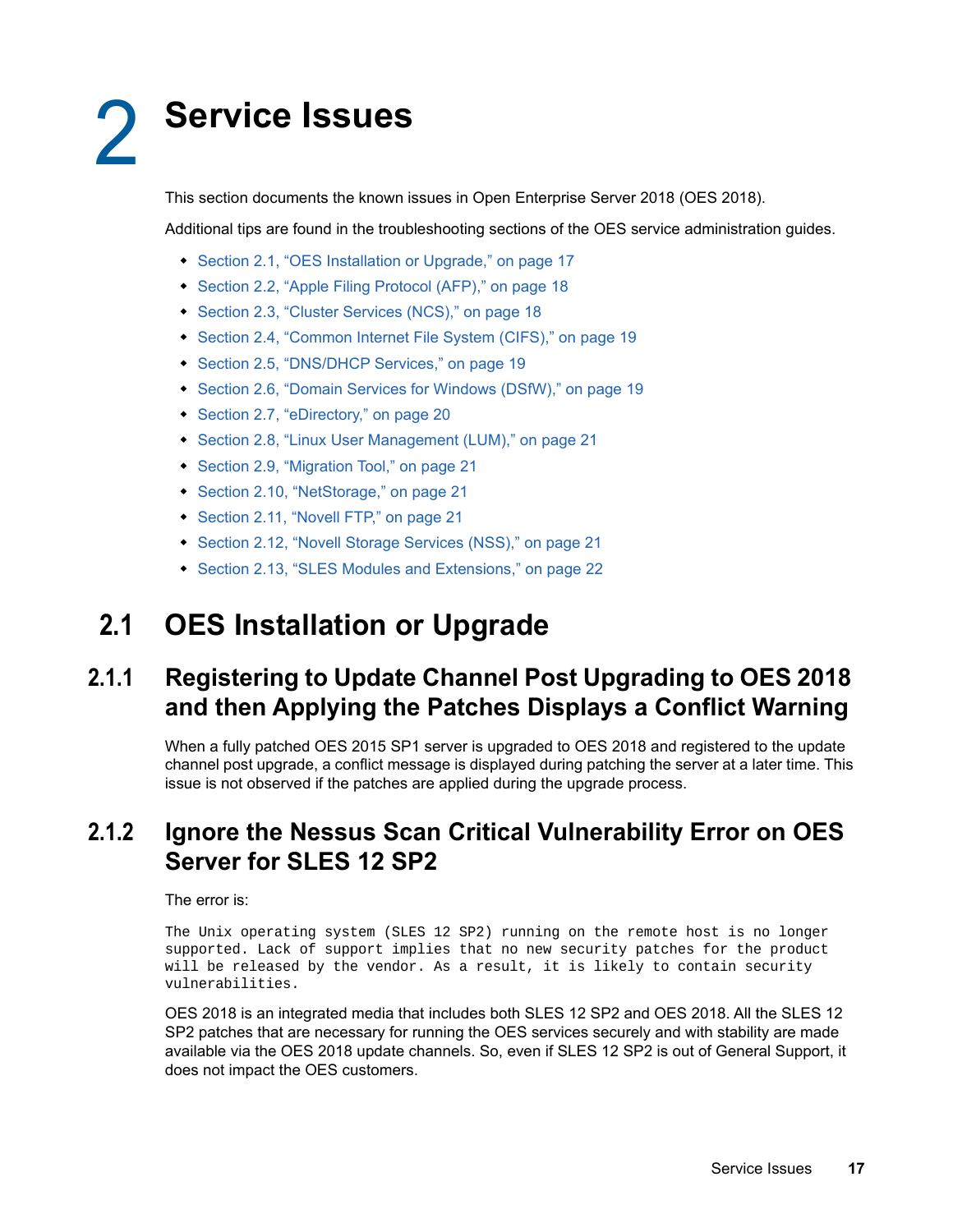You can safely ignore the Security Vulnerability error given by the Nessus Scan report as it does not consider that SLES 12 SP2 is in Long Term Service Pack Support (LTSS) with the OES customers. We take security and stability of the OES servers seriously and we know they are a priority for our customers and hence are a priority for us too.

## <span id="page-17-0"></span>**2.1.3 NICI SDI Key "w0" Object Issue**

If the NICI SDI key object "w0" (w in lowercase) is present in the Security container of a tree and OES 2018 server is added to the same tree, it automatically creates a NICI AES 256 bit tree key. However, OES does not support the NICI AES 256 bit tree key.

The following are the scenarios:

 **Case 1:** If the tree contains the "w0" (w in lowercase) object and no OES 2018 server is added to the tree.

Before adding OES 2018 server to the tree, rename the NICI SDI key object "w0" (w in lowercase) to "W0" (W in uppercase) using iManager.

- 1. Log in to iManager as Admin.
- 2. Go to **Objects** and select **Tree**.
- 3. Click **<Tree\_name> > Security > KAP**.
- 4. Select the "w0" object. Click the **Actions** tab and select **Rename Object**.
- 5. Specify the new object name as W0 (W in uppercase) and click **OK**.
- **Case 2:** If you have already added OES 2018 server to the tree that contains the "w0" (w in lowercase) object.

In this case, contact Micro Focus Technical Support for further guidance.

# <span id="page-17-1"></span>**2.2 Apple Filing Protocol (AFP)**

## <span id="page-17-2"></span>**2.2.1 AFP Does Not Support NSS Volumes With ZID Value Greater Than the 32-bit Limit**

On Mac, when you access the NSS volumes with ZID value greater than the 32-bit limit, AFP users might experience abnormal behavior while performing the file operations on that volume. For more information, see [AFP Known Issue](https://www.novell.com/documentation/open-enterprise-server-2018/file_afp_lx/data/b16r9aq6.html#t43zk92896y4) in the [Novell AFP for Linux Administration Guide](https://www.novell.com/documentation/open-enterprise-server-2018/file_afp_lx/data/h9izvdye.html#h9izvdye).

# <span id="page-17-3"></span>**2.3 Cluster Services (NCS)**

## <span id="page-17-4"></span>**2.3.1 iSCSI Service Might Not Start After Upgrade to OES 2018**

iSCSI service is disabled by default on SLES 12 SP2. Because of iSCSI start failure, NCS might not come up after upgrade. Ensure iSCSI service is up and enabled before starting NCS service.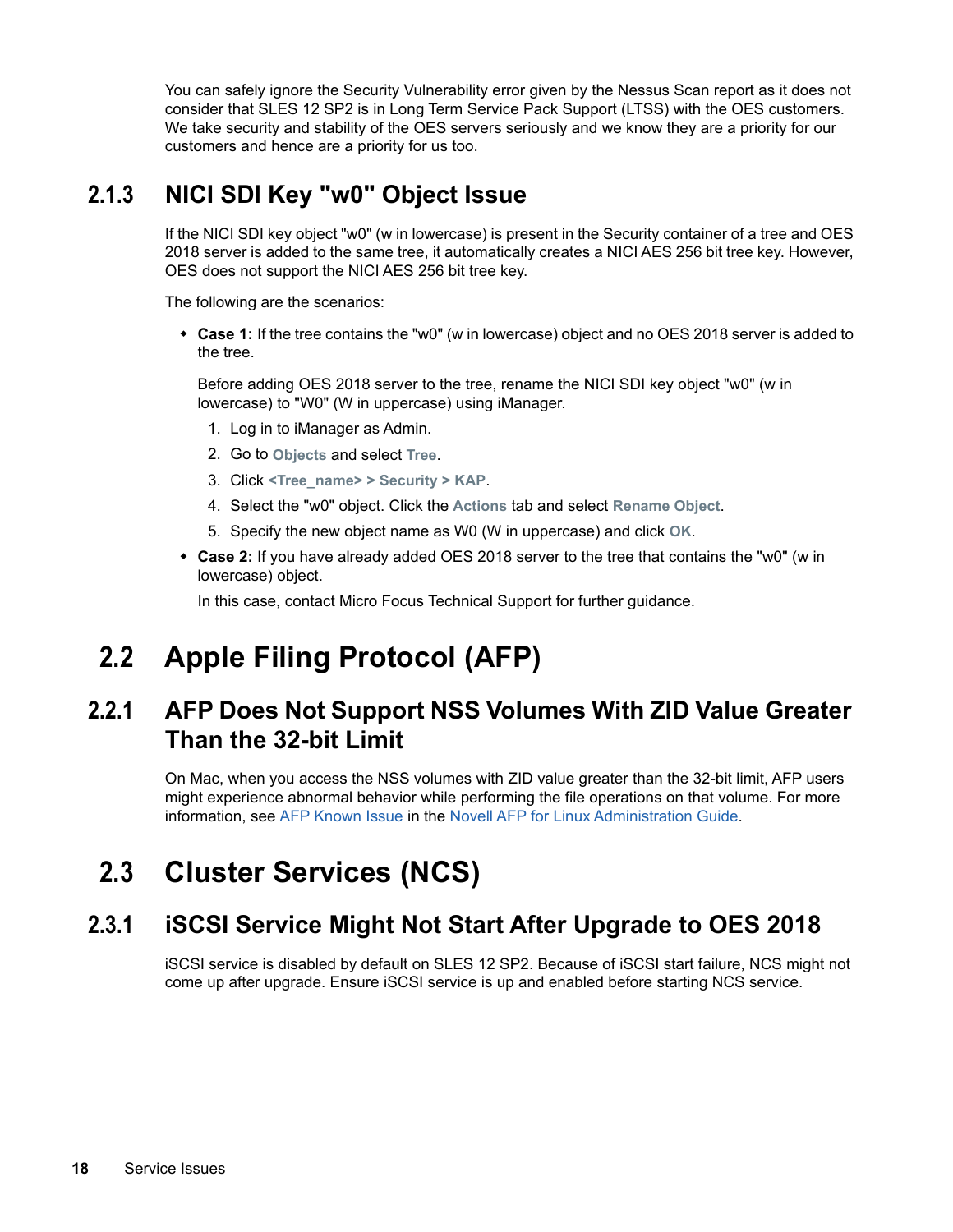# <span id="page-18-0"></span>**2.4 Common Internet File System (CIFS)**

## <span id="page-18-1"></span>**2.4.1 Folder Redirection to an OES CIFS Share Is Not Supported**

Folder Redirection of a user's folders to a CIFS share on an OES server is currently not supported.

# <span id="page-18-2"></span>**2.5 DNS/DHCP Services**

## <span id="page-18-3"></span>**2.5.1 DHCP Pattern Conflict**

When you select DHCP pattern post installation, a pattern conflict message is displayed. To continue, select the first option.

# <span id="page-18-4"></span>**2.6 Domain Services for Windows (DSfW)**

- \* Section 2.6.1, "DSfW Specific Configuration Loss on Upgrading a DSfW Server to OES 2018 [and Applying the Patch Update 9 - OES 2018 or later," on page 19](#page-18-5)
- [Section 2.6.2, "Transfer and Seize of Roles From One DC to Another in a Domain Fails," on](#page-18-6)  [page 19](#page-18-6)
- [Section 2.6.3, "User Creation Fails from Windows 8.1 and Windows 10," on page 19](#page-18-7)
- ◆ [Section 2.6.4, "DSfW Interoperability Issues," on page 20](#page-19-0)
- [Section 2.6.5, "Mac El Capitan \(10.11.1 and later\) Fails to Join a DSfW Domain," on page 20](#page-19-1)

## <span id="page-18-5"></span>**2.6.1 DSfW Specific Configuration Loss on Upgrading a DSfW Server to OES 2018 and Applying the Patch Update 9 - OES 2018 or later**

During upgrade to OES 2018, the smb.conf file is not updated with the DSfW specific configuration from OES 2015 SP1 server. Because of this, after upgrade to OES 2018 with patch level Update 9 or later, the smb.conf.oes2018-upgrade-save file does not include the DSfW specific configuration. To resolve this issue, take a backup of the smb.conf file before the upgrade and after the upgrade, replace the files /etc/samba/smb.conf and smb.conf.oes2018-upgrade-save with the backed up smb.conf file. This avoids failure of DSfW functionalities like GPO and samba share access.

## <span id="page-18-6"></span>**2.6.2 Transfer and Seize of Roles From One DC to Another in a Domain Fails**

PDC role transferring and seizing operation fails in the step of executing the script UpdatePDCMaster.pl because of an issue with perl DNS resolver.

## <span id="page-18-7"></span>**2.6.3 User Creation Fails from Windows 8.1 and Windows 10**

For a Windows 8.1 or Windows 10 workstation that is joined to a DSfW domain, user creation fails with an error message.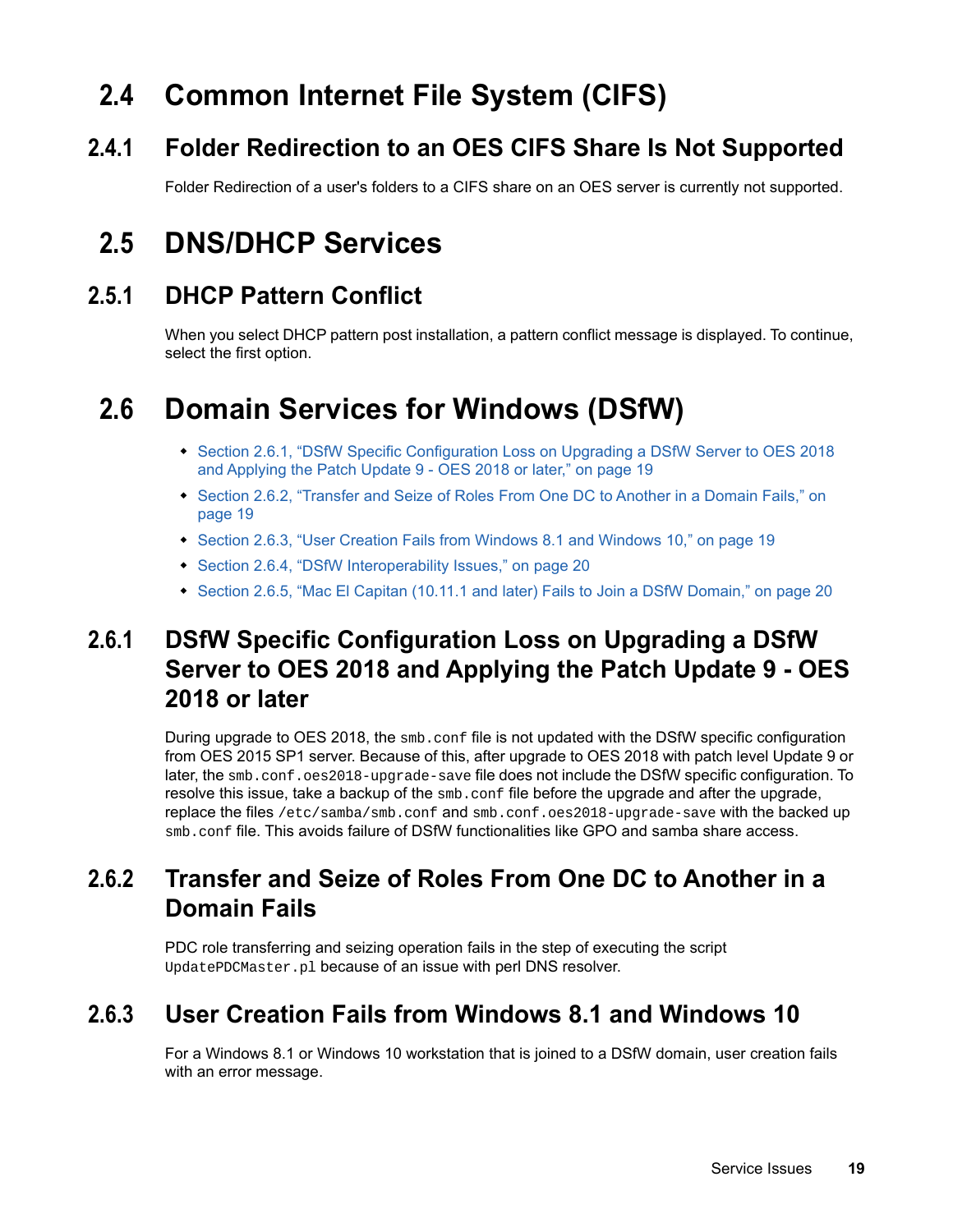## <span id="page-19-0"></span>**2.6.4 DSfW Interoperability Issues**

**IMPORTANT:** The following list is provided for your convenience. Do not consider the list as complete. Be sure to consult the documentation for your other Micro Focus products for information on interoperability issues with DSfW.

### **ZENworks Endpoint Security Management 3.5**

On an OES 2018 server with DSfW installed, the Endpoint Security Management utility fails on all DSfW server ports.

Micro Focus has no current plans to change this.

### <span id="page-19-1"></span>**2.6.5 Mac El Capitan (10.11.1 and later) Fails to Join a DSfW Domain**

A Mac El Capitan (10.11.1 and later) fails to join a DSfW domain, due to schema update issues.

## <span id="page-19-2"></span>**2.7 eDirectory**

The following are the known OES-specific eDirectory issues. For general eDirectory issues, refer to the [eDirectory documentation website](https://www.netiq.com/documentation/edirectory-9/).

- [Section 2.7.1, "eDirectory Features Not Supported in OES 2018," on page 20](#page-19-3)
- [Section 2.7.2, "eDirectory Not Restarting Automatically," on page 20](#page-19-4)

### <span id="page-19-3"></span>**2.7.1 eDirectory Features Not Supported in OES 2018**

With OES 2018, the following eDirectory features are not supported:

- Creation of AES 128-bit tree key or 256-bit tree key
- SUITE B

For more information, see [Configuring eDirectory in Suite B Mode](https://www.netiq.com/documentation/edirectory-9/pdfdoc/edir_admin/edir_admin.pdf#b1i4rmmx) in the [NetIQ eDirectory](https://www.netiq.com/documentation/edirectory-9/pdfdoc/edir_admin/edir_admin.pdf#bookinfo)  [Administration Guide.](https://www.netiq.com/documentation/edirectory-9/pdfdoc/edir_admin/edir_admin.pdf#bookinfo)

- Enhanced Background Authentication (EBA)
- FIPS

### <span id="page-19-4"></span>**2.7.2 eDirectory Not Restarting Automatically**

After a system crash or power failure, eDirectory services (ndsd) might not automatically start in some situations.

To start eDirectory again:

- **1** Delete the /var/opt/novell/eDirectory/data/ndsd.pid file.
- **2** At a terminal prompt, enter systemctl start ndsd.service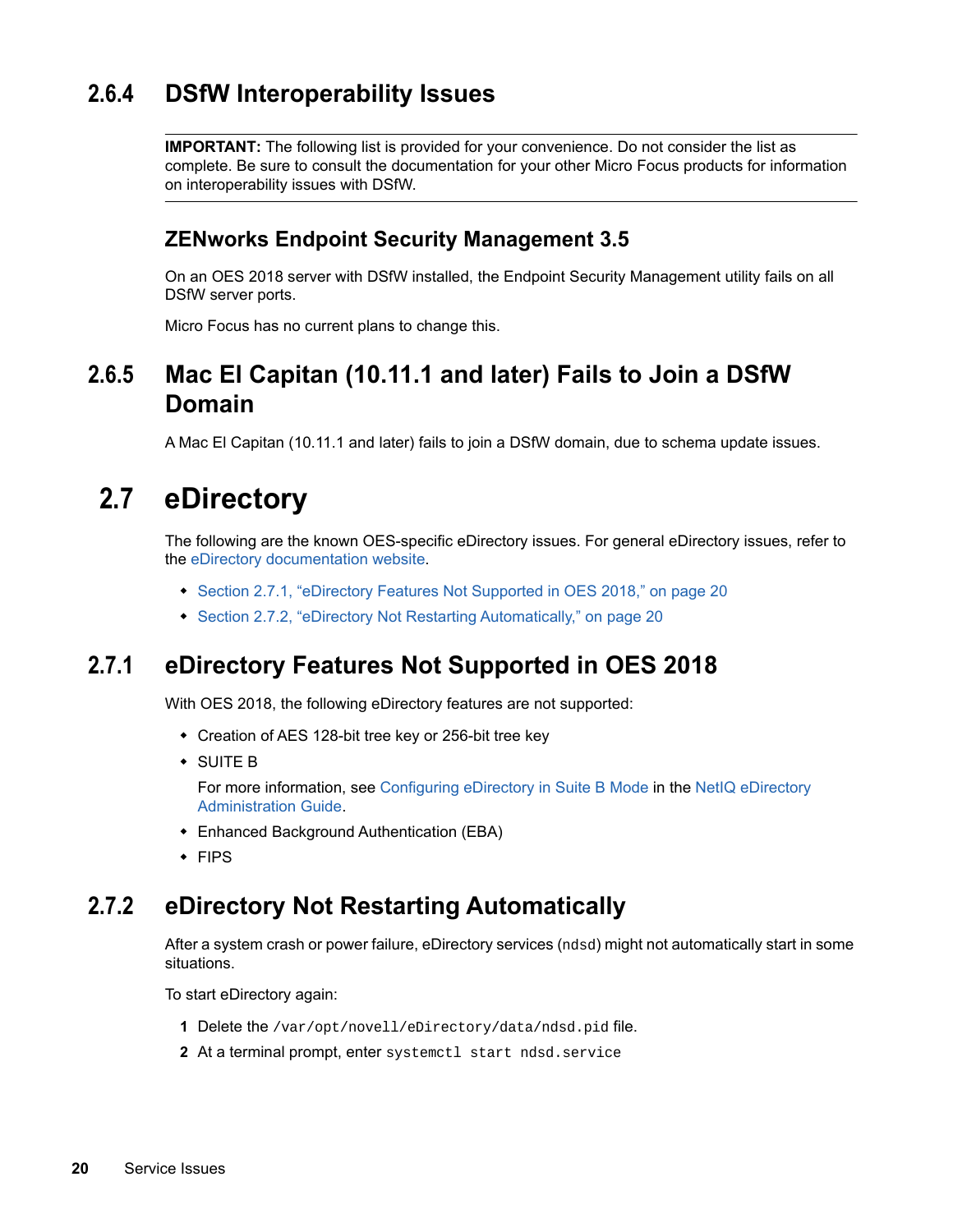# <span id="page-20-0"></span>**2.8 Linux User Management (LUM)**

[Section 2.8.1, "Special Characters in Container Name is Not Supported," on page 21](#page-20-1)

## <span id="page-20-1"></span>**2.8.1 Special Characters in Container Name is Not Supported**

LUM service configuration fails if the container name contains special characters  $\lambda$ ,  $\star$ ,  $\lambda$ ,  $\lambda$ , = and space.

# <span id="page-20-2"></span>**2.9 Migration Tool**

### <span id="page-20-3"></span>**2.9.1 Migration to OES 2018**

Trustee migration across different tree is not working.

# <span id="page-20-4"></span>**2.10 NetStorage**

## <span id="page-20-5"></span>**2.10.1 NetStorage Service Configuration Fails**

NetStorage service configuration fails if the container name contains special characters  $\langle , \rangle$ , and space.

# <span id="page-20-6"></span>**2.11 Novell FTP**

# <span id="page-20-7"></span>**2.11.1 File Upload to DFS Junction Fails**

AD users are unable to upload files to the DFS Junction.

# <span id="page-20-8"></span>**2.12 Novell Storage Services (NSS)**

- Section 2.12.1, "Support for Mixed Cluster Nodes and NSS Active Directory Media Upgrades," [on page 21](#page-20-9)
- **Section 2.12.2, "Support for Mixed Cluster Nodes and NSS Trustee Index Media Upgrades," on** [page 22](#page-21-0)
- [Section 2.12.3, "RAID 5 Issues," on page 22](#page-21-1)

## <span id="page-20-9"></span>**2.12.1 Support for Mixed Cluster Nodes and NSS Active Directory Media Upgrades**

In a mixed node cluster environment, before upgrading the NSS media to support Active Directory users or creating 64-bit pools, it is strongly recommended that you upgrade all the nodes to OES 2015 or later. This is because the upgraded NSS resources might not be accessible from cluster nodes that are not upgraded to OES 2015 or later.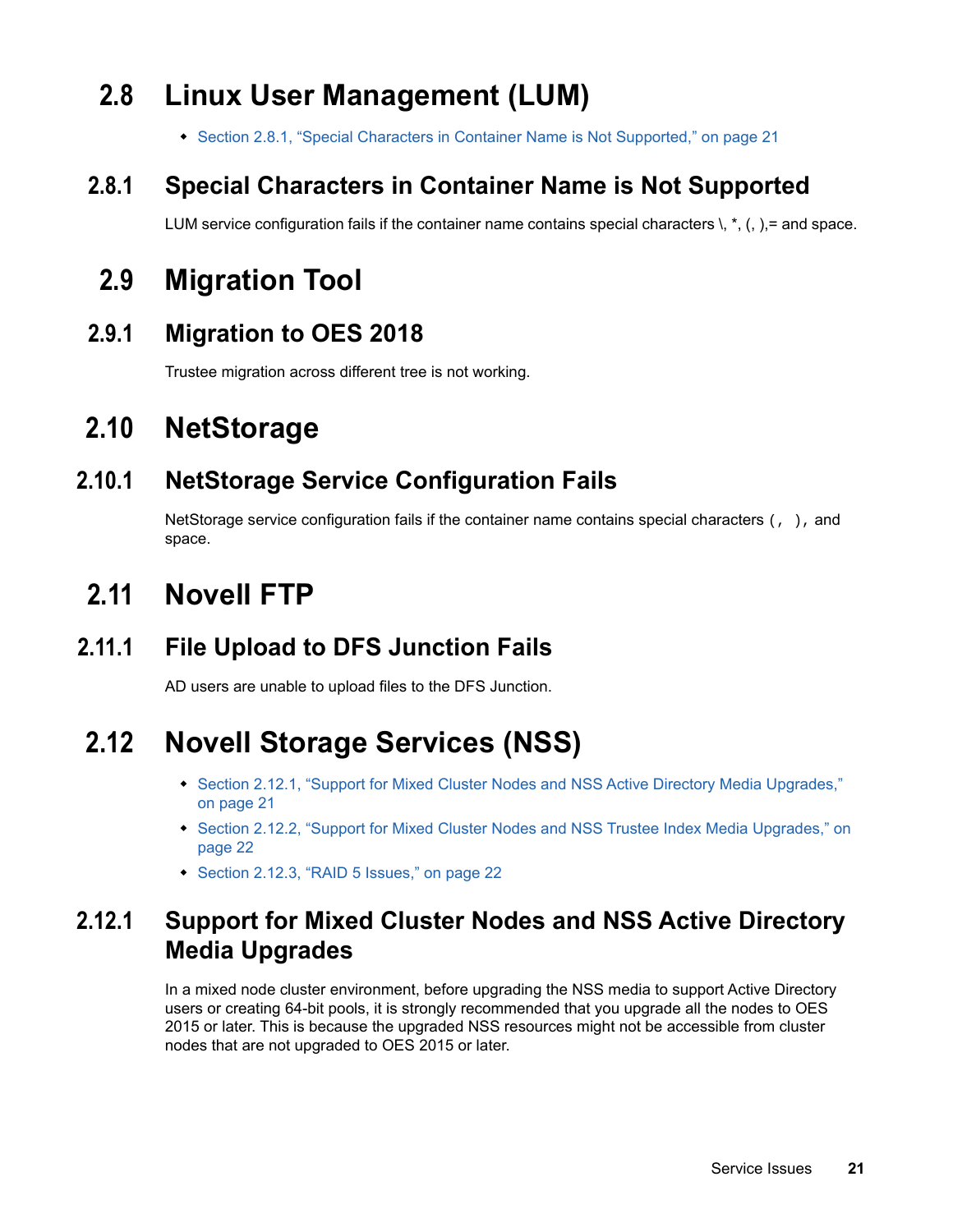## <span id="page-21-0"></span>**2.12.2 Support for Mixed Cluster Nodes and NSS Trustee Index Media Upgrades**

In a mixed node cluster environment, before upgrading the NSS media to support Trustee Index, it is strongly recommended that you upgrade all the nodes to OES 2015 SP1 or later. This is because the upgraded NSS resources might not be accessible from cluster nodes that are not upgraded to OES 2015 SP1 or later.

### <span id="page-21-1"></span>**2.12.3 RAID 5 Issues**

Some issues can occur when you lose a device in an NSS software RAID 5 device, or when you expand an NSS software RAID 5 device. The following issues happen intermittently:

When a segment is missing in an NSS RAID 5 because of a device failure, the pool might hang until the device driver reports the error, and then the RAID continues. The hang time depends on the underlying device driver timeout conditions. For iSCSI devices, this includes iSCSI driver timeout. For extended hangs, the pool might also get deactivated.

# <span id="page-21-2"></span>**2.13 SLES Modules and Extensions**

### <span id="page-21-3"></span>**2.13.1 Unavailability of SLES Modules and Extension in OES 2018 Update Channel**

All the SLES modules and extensions are not included in OES 2018. On upgrading to OES 2018, only Containers module of SLES is available in the OES 2018 Update Channel. Few of the other modules are being considered for inclusion in the upcoming releases. For example, Web and Scripting module.